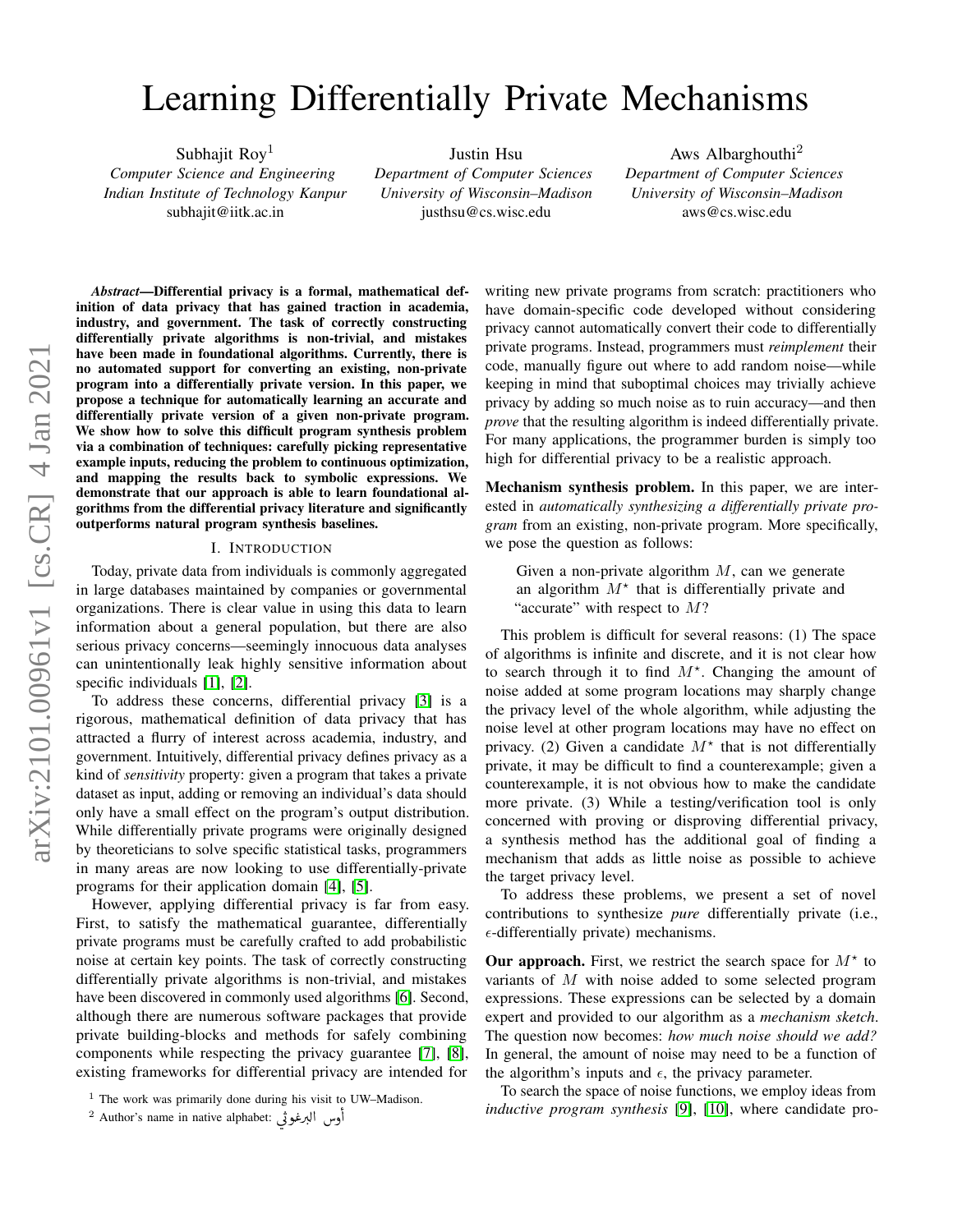grams are proposed and then refined through counterexamples generated by a testing tool; we rely on a state-of-the-art tool for detecting violations of differential privacy, called STATDP [\[11\]](#page-13-8). However, a naïve search strategy runs very slowly, as the testing tool can take a long time to discover counterexamples to privacy for every candidate we provide. To make the search process more efficient, we demonstrate how to set up a continuous optimization problem that allows us to hone in on the mostlikely candidates, eliminating unlikely candidates from the search space without calling the testing tool. Our optimization problem also guides our search towards noise parameters such that the privacy guarantee is *tight*, i.e., our synthesis procedure aims to find programs that are  $\epsilon$ -differentially private, but not  $\epsilon'$ -differentially private for any smaller  $\epsilon'$ . This strategy ensures that there are no obvious places where too much noise is being added, and enables our tool to find private algorithms that have been proposed in the privacy literature, as well as *new variants*.

Evaluation. We have implemented and applied our approach to synthesize a range of  $\epsilon$ -differentially private algorithms. Our results show that (1) our approach is able to discover sophisticated algorithms from the literature, including the sparse vector technique (SVT), and (2) our continuous optimizationguided search improves performance significantly over simpler approaches.

Contributions. We offer the following technical contributions.

- We present a sketch-based methodology to construct an  $\epsilon$ -differentially private mechanism  $M^*$  from a given nonprivate program M.
- Our technique combines a number of novel ideas: (a) bootstrapping the learning process with a number of carefully selected examples, (b) solving an approximate continuous optimization variant of the problem to guide an enumerative program-synthesis approach, and (c) using the privacy loss to help rank the proposed programs, treating it as a proxy for the tightness of the privacy guarantee.
- We implement our approach in a tool called KOLAHAL,<sup>[1](#page-1-0)</sup> and evaluate it on synthesizing several foundational algorithms from the differential privacy literature, e.g., the *sparse vector technique* (SVT). We compare our approach to a series of successively stronger baseline procedures, demonstrating the importance of our algorithmic choices.

Taken together, our work is the first to automatically synthesize complex differentially private mechanisms.

Limitations. While there are now many known approaches for verifying differential privacy, existing methods are too slow to be used in our counterexample-guided synthesis loop. Hence, our synthesis procedure leverages an efficient, counterexample generation tool to check if candidates are not private. Note that this tool is *unsound for verification*: failure to find a counterexample does not prove differential privacy. Instead, after our tool produces a ranked list of candidates, each candidate must be analyzed by a sound verifier as a final check.

Secondly, our proposal only attempts to synthesize suitable noise expressions in mechanism *sketches*—our algorithm does not look to transform the sketch. Finally, we have only investigated our method for pure,  $(\epsilon, 0)$ -privacy, not variants such as  $(\epsilon, \delta)$ -privacy, or Rényi differential privacy. Please refer to Section [VII](#page-12-2) for details.

## II. BACKGROUND

We begin by introducing key definitions and existing algorithmic tools that we will use in our synthesis procedure. Readers interested in a more thorough presentation of differential privacy should consult the textbook by Dwork and Roth [\[12\]](#page-13-9).

## *A. Differential privacy*

Differential privacy [\[3\]](#page-13-0) is a quantitative definition of privacy for programs that take private information as input, and produce a randomized answer as output.

Mechanism. A *mechanism* (or program) M takes as input a database d of private information, a *privacy parameter*  $\epsilon \in \mathbb{R}_{>0}$ , and potentially other inputs (e.g., queries to be answered on the private database), then returns a noisy output of type  $T$ .

Neighboring (or adjacent) databases. We shall assume a relation  $\Delta$  over pairs of databases. If  $(d_1, d_2) \in \Delta$ , then we say that  $d_1$  and  $d_2$  are *neighboring* (or *adjacent*) databases. Intuitively,  $\Delta$  relates pairs of databases that differ in a single individual's private data. For instance,  $\Delta$  might relate one database to a neighboring database where one individual's record has been added, removed, or modified. We assume that this relation is provided as part of the input specification.

**Privacy loss.** For any pair of databases  $(d_1, d_2) \in \Delta$ , privacy parameter  $\epsilon > 0$ , and event  $E \subseteq T$ , we define the *privacy loss*  $L(M, d_1, d_2, \epsilon, E)$  to be:

$$
\max\left(\frac{\mathbb{P}[M(d_1,\epsilon)\in E]}{\mathbb{P}[M(d_2,\epsilon)\in E]}, \frac{\mathbb{P}[M(d_2,\epsilon)\in E]}{\mathbb{P}[M(d_1,\epsilon)\in E]}\right)
$$

**Pure differential privacy.** Using our definitions,  $\epsilon$ -differential *privacy* (DP)—also known as pure differential privacy [\[3\]](#page-13-0)—is defined as follows: M is  $\epsilon$ -DP iff for all  $(d_1, d_2) \in \Delta$ ,  $\epsilon > 0$ , and event  $E \subseteq T$ , the privacy loss is upper bounded by  $e^{\epsilon}$ :

$$
L(M, d_1, d_2, \epsilon, E) \leqslant e^{\epsilon}
$$

Accordingly, a *counterexample* to  $\epsilon$ -DP is a tuple  $\langle d_1, d_2, \epsilon, E \rangle$ such that  $(d_1, d_2) \in \Delta$ ,  $\epsilon > 0$ , and  $L(M, d_1, d_2, \epsilon, E) > e^{\epsilon}$ .

### *B. Programming language: syntax and semantics*

We will work with an imperative language with a random sampling command, described in Fig. [1.](#page-2-0) The syntax and semantics are largely standard; readers who are more interested in the synthesis procedure can safely skip ahead.

The syntax is summarized in Fig. [1a.](#page-2-0) Here, Var is a countable set of program variables, and Exp is a set of program expressions. Expressions may be boolean- or integer-valued; we implicitly assume that all expressions are well-typed. Besides the usual commands in an imperative language, there are two

<span id="page-1-0"></span><sup>&</sup>lt;sup>1</sup> "KOLAHAL" (कोलाहल) is a Hindi word meaning *loud noise*.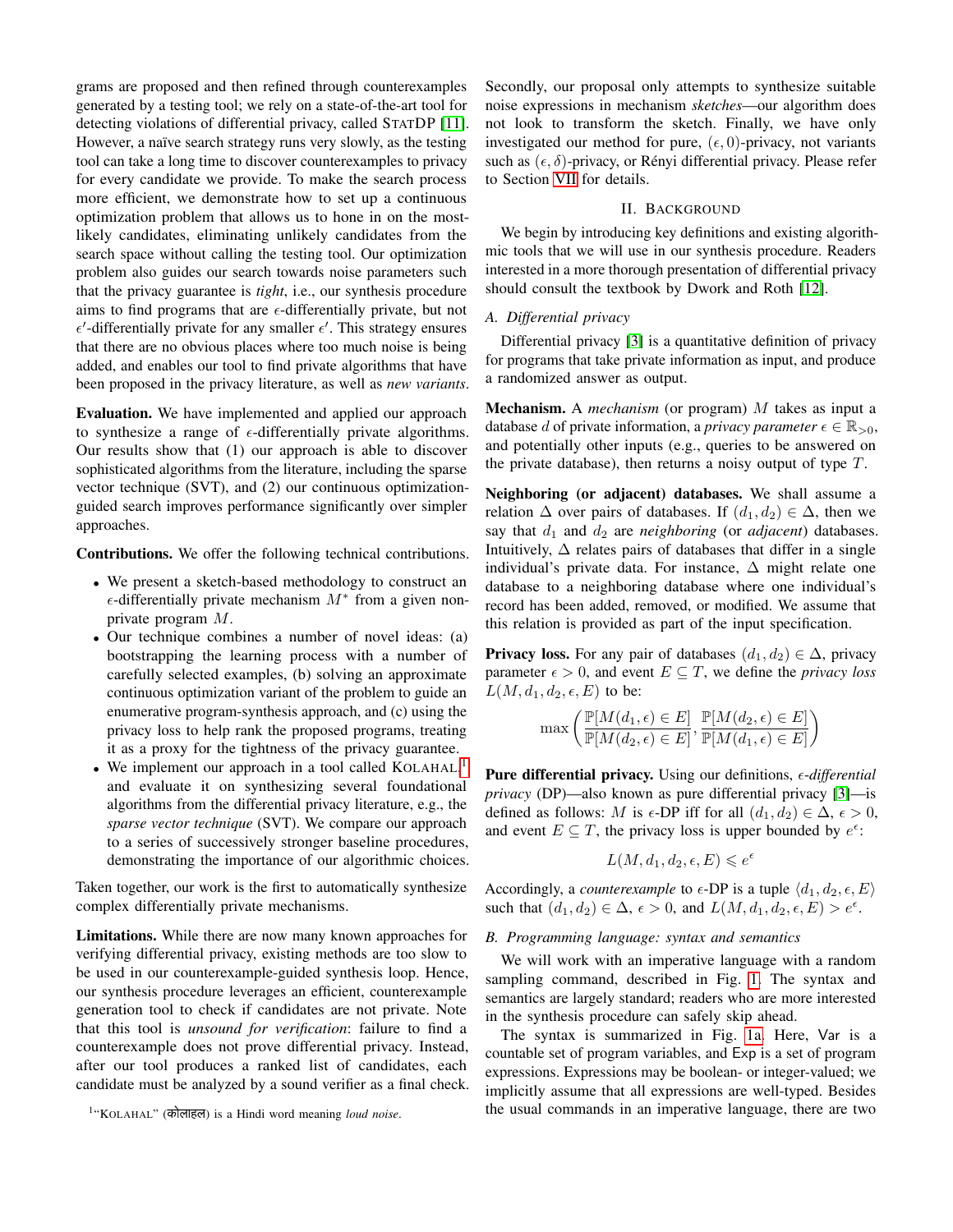<span id="page-2-0"></span>Var  $x ::= a | b | \cdots$  $\textsf{Exp}\ e ::= x \mid \textsf{true} \mid \textsf{false} \mid e = e' \mid e < e' \mid e > e' \mid \neg e$  $|\mathbb{Z} | e + e' | e \cdot e' | e / e'$ Com  $c ::=$  skip  $|x \leftarrow e | x \leftarrow \textsf{Lap}(e)(e')$  $\mid$   $c;c' \mid$  if  $e$  then  $c$  else  $c' \mid$  while  $e$  do  $c$ 

(a) Language Syntax

$$
[\![\mathsf{skip}]\!]m \triangleq \mathsf{unit}(m)\\[1ex] \mathbb{I}x \leftarrow e \mathbb{I}m \triangleq \mathsf{unit}(m[x \mapsto [\![e]\!]m])\\[1ex] \mathbb{I}x \leftarrow e + \mathsf{Lap}(e') \mathbb{I}m \triangleq \mathsf{bind}(\mathcal{L}_{[\![e']\!]m}([\![e]\!]m), v \mapsto m[x \mapsto v])\\[1ex] \mathbb{I}c; c'\mathbb{I}m \triangleq \mathsf{bind}([\![c]\!]m, m' \mapsto [\![c']\!]m')
$$
  

(b) Language Semantics

Fig. 1: Programming Language

constructs that might be less familiar: skip is the do-nothing command, and  $x \leftarrow e + \text{Lap}(e')$  draws a random sample from the Laplace distribution with mean  $e$  and scale  $e'$ , and stores the result in variable  $x$ ; this commands is one of the building blocks for differentially private algorithms. Throughout, we will use the abbreviation:

if e then 
$$
c \triangleq
$$
 if e then c else skip

Our semantics for commands, summarized in Fig. [1b,](#page-2-0) is also largely standard. The program state is modeled by a memory  $m \in$  Mem, where Mem is the set of maps from variables in Var to values. We model commands  $c$  as functions  $\llbracket c \rrbracket$  : Mem  $\rightarrow$  D(Mem), taking an input memory to a distribution over output memories, where a distribution  $\mu \in D(Mem)$  is a map  $\mu$ : Mem  $\rightarrow [0,1]$  such that  $\mu$  has countable support (i.e., there are countably many  $m \in M$ em such that  $\mu(m) \neq 0$  and the weights in  $\mu$  sum up to 1.

The formal semantics in Fig. [1b](#page-2-0) uses two operations on distributions. First, given  $a \in A$ , the *Dirac distribution* unit(a)  $\in$  D(A) is defined via

$$
\begin{cases}\n\text{unit}(a)(a') \triangleq 1 & : a = a' \\
\text{unit}(a)(a') \triangleq 0 & : a \neq a'.\n\end{cases}
$$

That is, unit is simply the point mass distribution. Second, given  $\mu \in D(A)$  and  $f : A \rightarrow D(B)$ , the *distribution bind* bind $(\mu, f) \in D(B)$  is defined via

$$
\text{bind}(\mu, f)(b) \triangleq \sum_{a \in A} \mu(a) \cdot f(a)(b).
$$

Intuitively, bind sequences a distribution together with a continuation, leading to a single distribution on outputs.

We make two brief remarks about the semantics. First, the semantics of sampling involves the (discrete) Laplace distribution  $\mathcal{L}_b(z)$ , where  $z \in \mathbb{Z}$  is the *mean* of the distribution and  $b \in \mathbb{R}$  is a positive *scale* parameter. The distribution  $\mathcal{L}_b(z) \in D(\mathbb{Z})$  is defined as follows:<sup>[2](#page-2-1)</sup>

$$
\mathcal{L}_b(z)(z') \triangleq \frac{\exp(-|z-z'|/b)}{\sum_{y \in \mathbb{Z}} \exp(-|z-y|/b)}
$$

<span id="page-2-1"></span> $2$ The standard Laplace distribution has support over the real numbers; we take the discretized version to simplify the technical development.

Intuitively, the scale parameter b controls how broadly spread the distribution is—larger values of  $b$  lead to a more spread out distribution. Second, the semantics of loops is well-defined provided that the loop terminates with probability 1 on any input. Since this property holds for all private (and non-private) programs of interest, we will assume this throughout the paper.

#### *C. Testing for differential privacy*

At a high level, our synthesis procedure iteratively tries different settings of the unknown noise parameters. Initial candidates will almost certainly fail to satisfy differential privacy. To make progress, our procedure leverages STATDP [\[11\]](#page-13-8), a counterexample generation tool for differential privacy. Given a mechanism M and a target privacy level  $\epsilon_0$ , STATDP constructs a set of candidate counterexamples  $\{(d_1, d_2, E)\}\$  that may witness a differential privacy violation; here  $d_1$ ,  $d_2$  are adjacent databases and  $E$  is a subset of outputs that is much more likely on one database than on the other.

Since our synthesis procedure leverages more specialized information provided by STATDP, we briefly describe how STATDP operates. STATDP uses a set of patterns to generate test databases  $(d_1, d_2)$ , and a set of heuristics to construct test events E. For each test, STATDP estimates the probabilities  $\tilde{\rho_1}, \tilde{\rho_2}$  of the output being in E starting from inputs  $d_1$  and  $d_2$ respectively, by repeatedly running the given mechanism. Then, it runs a *hypothesis test* (Fisher's exact test) to decide how likely the true probabilities  $\rho_1$  and  $\rho_2$  are to satisfy the guarantee that the program is differential private at some *test*  $\epsilon$  values in the neighborhood of target level of privacy  $\epsilon_0$ . For instance, if  $\epsilon_0 = 0.5$ , STATDP will test whether the mechanism is  $\epsilon$ -DP for  $\epsilon \in \{0.4, 0.5, 0.6\}$ . If the hypothesis test indicates that  $\rho_1$  and  $\rho_2$  are highly unlikely to satisfy the privacy guarantee, then STATDP returns  $(d_1, d_2, E)$  as a candidate counterexample. Along with this tuple, STATDP also reports the p-*value* of the statistical test, a number in  $[0, 1]$  measuring the confidence: a small p-value indicates that the candidate is likely to be a true counterexample to  $\epsilon$ -differential privacy, while a large p-value indicates that the candidate is unlikely to be a true counterexample.

Figure [2](#page-3-0) shows the p-values produced by a run of STATDP on a particular  $0.5$ -differentially private mechanism  $M$ , checking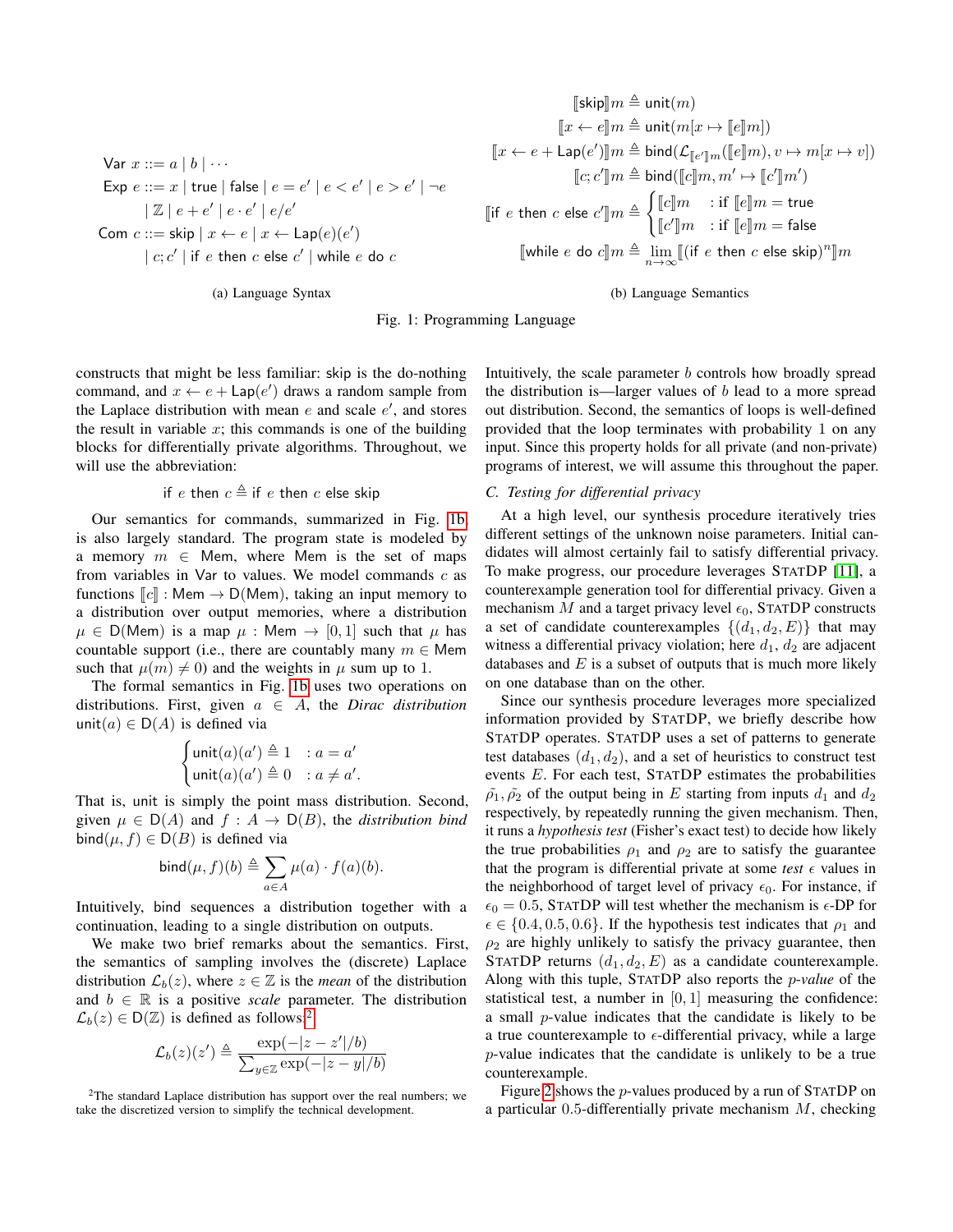<span id="page-3-0"></span>

Fig. 2: STATDP at 0.2, 0.5, and 0.9

against target privacy levels  $\epsilon_0$  of 0.2, 0.5 and 0.9. Since  $M$  is 0.5-differentially private, it is automatically also 0.9differentially private; however,  $M$  is not necessarily 0.2differentially private. The candidate counterexamples returned by STATDP reflect this description. For small test  $\epsilon$ , STATDP produces a candidate counterexample with a p-value close to zero, meaning that the candidate is highly likely to be a counterexample to  $\epsilon$ -DP. For large test  $\epsilon$ , STATDP still produces a candidate counterexample but with a  $p$ -value close to one—this indicates that the candidate is unlikely to be a true counterexample to  $\epsilon$ -DP. Near the true privacy level  $(\epsilon \in [0.2, 0.4])$ , the reported p-value is in the middle of the range  $[0, 1]$ —STATDP is uncertain whether it has found a true counterexample or not.

Our synthesis approach crucially relies on the  $p$ -value reported by STATDP to judge the difficulty of the candidate counterexamples. Difficult cases—ones where  $p$  is in the middle of the range  $[0, 1]$ —are used as examples to improve the privacy of the synthesized mechanism. We will discuss this heuristic further in Section [IV,](#page-4-0) but intuitively, challenging counterexamples to a mechanism represent pairs of inputs and sets of outputs where the privacy guarantee is nearly *tight*: lowering the target privacy level  $\epsilon_0$  would cause these challenging counterexamples to turn into true counterexamples to  $\epsilon_0$ -privacy. As a result, challenging counterexamples witness the fact that a particular mechanism is *almost exactly*  $\epsilon_0$ -private, and not more private than desired. Mechanisms without challenging counterexamples are likely more private than necessary, adding more noise than is needed.

We survey other approaches for testing and verification of differential privacy in related work (Section [VI\)](#page-11-0).

## III. OVERVIEW

## <span id="page-3-1"></span>*A. An illustrative example*

To better illustrate the goal of our algorithm, consider the three programs in Fig. [3.](#page-4-1) The first program, Fig. [3a,](#page-4-1) takes in a database d of private information, a list of numeric queries  $q$ , and a numeric threshold  $T$ , and checks if any query has answer (*ans*) above the threshold (T) when evaluated on the database. We suppose that this program is written by someone without taking privacy into account—the program adds no noise, and it does not satisfy differential privacy.

Our aim is to *automatically convert* this algorithm into a differentially-private version. To start with, we create a *sketch* of the program, Fig. [3b,](#page-4-1) where the desired privacy level  $\epsilon$  is given as an input, and where certain assignment instructions are marked to add noise from the *Laplace distribution*, a standard numerical distribution used in differential privacy. These program locations can be identified by a domain expert, or they can simply be taken to be every assignment instruction. However, selecting *where* to add noise is not enough—the Laplace distribution requires a *scale parameter* describing the amount of noise that is added. Setting parameters incorrectly will lead to an program that is not  $\epsilon$ -differentially private, or a program that adds too much noise. These unknown parameters are indicated by boxes in Fig. [3b;](#page-4-1) note that the second location adds a *vector* of independent Laplace draws with the same, unknown scale parameter to the vector  $q(d)$ .

Then, our algorithm searches for a *symbolic expression* for each of the boxed locations so that the resulting program is  $\epsilon$ -differentially private. One of the possible solutions from our algorithm is shown in Fig. [3c.](#page-4-1) Note that our procedure sets the scale parameter of the last location  $\eta_3$  to  $\perp$ , indicating that this location does not need any noise. The completed program generated by our approach—is known as the *Above Threshold* algorithm in the differential privacy literature [\[12\]](#page-13-9). Along with this version, our algorithm also finds other differentially private variants; e.g., a version where the first two noise locations add noise with scale  $3/\epsilon$ .

This example shows some of the challenges in converting non-private programs to private versions. First, the target noise parameters are not just constants: they are often *symbolic expressions*. For instance, the parameters for aboveT depend on the symbolic privacy parameter  $\epsilon$ , and in general, parameters can depend on other arguments (e.g., the size of an input list). Second, not all locations need noise. For example, a different way of completing aboveT would also add noise at the last location, when assigning ans. While this version would also satisfy  $\epsilon$ -differential privacy, it is inferior to the version in Fig. [3c](#page-4-1) since it adds noise unnecessarily.

#### *B. The Mechanism-Synthesis problem*

We formalize the overall problem as a synthesis problem.

Mechanism sketch. A *mechanism sketch* M• is an incomplete program with *holes* at certain program locations; these holes represent unknown noise parameters that must be synthesized in order to produce a differentially private program. The sketch also specifies (i) the name of the input variable holding the private input, (ii) an adjacency relation on private inputs, and (iii) the names of non-private, auxiliary inputs, which we call *arguments*. For aboveT, for example, the private input is d, while the list of queries  $(q)$  and the threshold  $(T)$  appear as the arguments. Pairs of databases  $d, d'$  where  $q(d)$  and  $q(d')$ differ by at most 1 in each coordinate are adjacent.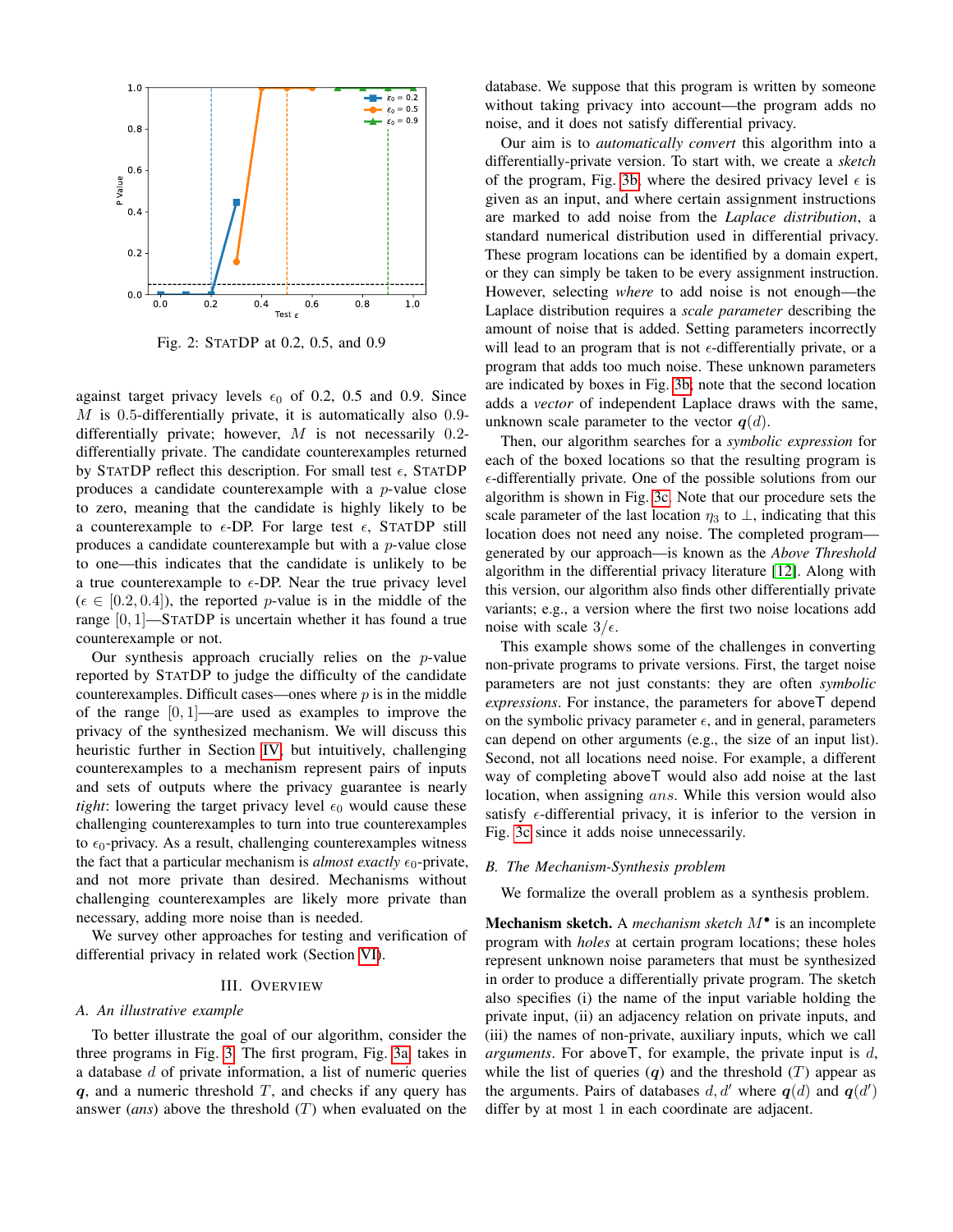<span id="page-4-1"></span>
$$
\begin{array}{llllll} \text{aboveT}(d,q,T): & \text{aboveT}^{\bullet}(d,q,T,\epsilon): & \text{aboveT}^{\bullet}(d,q,T,\epsilon): & \text{aboveT}^{\bullet}(d,q,T,\epsilon): & \text{aboveT}^{\bullet}(d,q,T,\epsilon): & \text{aboveT}^{\bullet}(d,q,T,\epsilon): & \text{aboveT}^{\bullet}(d,q,T,\epsilon): & \text{aboveT}^{\bullet}(d,q,T,\epsilon): & \text{aboveT}^{\bullet}(d,q,T,\epsilon): & \text{aboveT}^{\bullet}(d,q,T,\epsilon): & \text{aboveT}^{\bullet}(d,q,T,\epsilon): & \text{aboveT}^{\bullet}(d,q,T,\epsilon): & \text{aboveT}^{\bullet}(d,q,T,\epsilon): & \text{aboveT}^{\bullet}(d,q,T,\epsilon): & \text{aboveT}^{\bullet}(d,q,T,\epsilon): & \text{aboveT}^{\bullet}(d,q,T,\epsilon): & \text{aboveT}^{\bullet}(d,q,T,\epsilon): & \text{aboveT}^{\bullet}(d,q,T,\epsilon): & \text{aboveT}^{\bullet}(d,q,T,\epsilon): & \text{aboveT}^{\bullet}(d,q,T,\epsilon): & \text{aboveT}^{\bullet}(d,q,T,\epsilon): & \text{aboveT}^{\bullet}(d,q,T,\epsilon): & \text{aboveT}^{\bullet}(d,q,T,\epsilon): & \text{aboveT}^{\bullet}(d,q,T,\epsilon): & \text{aboveT}^{\bullet}(d,q,T,\epsilon): & \text{aboveT}^{\bullet}(d,q,T,\epsilon): & \text{aboveT}^{\bullet}(d,q,T,\epsilon): & \text{aboveT}^{\bullet}(d,q,T,\epsilon): & \text{aboveT}^{\bullet}(d,q,T,\epsilon): & \text{aboveT}^{\bullet}(d,q,T,\epsilon): & \text{aboveT}^{\bullet}(d,q,T,\epsilon): & \text{aboveT}^{\bullet}(d,q,T,\epsilon): & \text{aboveT}^{\bullet}(d,q,T,\epsilon): & \text{aboveT}^{\bullet}(d,q,T,\epsilon): & \text{aboveT}^{\bullet}(d,q,T,\epsilon): & \text{aboveT}^{\bullet}(d,q,T,\epsilon): & \text{aboveT}^{\bullet}(d,q,T,\epsilon): & \text{aboveT}^{\bullet}(d,q,T,\epsilon): & \text{aboveT}^{\bullet}(d,q,T,\epsilon): & \text{aboveT}^{\bullet}(d,q,T,\epsilon): & \text{aboveT}^{\bullet}(d,q,T,\epsilon): & \text{aboveT}^{\bullet}(d,q,T,\epsilon): & \text{aboveT}^{\bullet}(d,q,T,\epsilon): & \text{aboveT}^{\bullet}(d,q,T,\epsilon): & \text{aboveT}^{\bullet
$$

(a) Original program

(b) Input: Sketch program

(c) Output: Private program

Fig. 3: From a non-private sketch to a private program.

To complete the mechanism, we need to replace each hole with a well-typed expression constructed from the program inputs. We will use  $\eta$  to denote a vector of expressions, and  $M^{\eta}$ to denote the completion of sketch  $M^{\bullet}$  with the expressions in  $\eta$ . Recall Fig. [3b](#page-4-1) for an example of a sketch, where  $\eta$  is a vector of length 3.

Given a sketch  $M^{\bullet}$ , there are infinitely many ways of completing the sketch. To make this problem more tractable, we restrict the space of expressions using a finite grammar G whose elements we can enumerate.

A proxy for accuracy. Even after restricting the possible expressions, there are often many possible solutions giving  $\epsilon$ -DP mechanisms; for instance, it is usually quite easy to construct a  $\epsilon$ -DP mechanism by selecting an enormous noise parameter at every location. However, a solution that adds too much noise is less accurate and less useful. Since directly estimating a concrete mechanism's accuracy is challenging for instance, it is often not clear how accuracy should be defined, and inputs that lead to inaccurate results may be hard to find—we will use *privacy loss* as a proxy for accuracy. Intuitively, we want to find a mechanism with a privacy loss that is *exactly* equal to  $e^{\epsilon}$ —such a mechanism satisfies  $\epsilon$ -DP tightly, in the sense that it adds just enough noise to satisfy differential privacy for the target level of  $\epsilon$ . Mechanisms with privacy loss below  $e^{\epsilon}$  satisfy  $\epsilon'$ -DP for  $\epsilon' < \epsilon$ , a stronger guarantee that requires adding more noise.

We will say that an  $\epsilon$ -DP mechanism  $M$  *dominates*  $M'$ , denoted  $M' \sqsubseteq M$ , iff for all pairs of databases  $(d_1, d_2) \in \Delta$ , privacy parameters  $\epsilon$ , and events E, we have

$$
e^{\epsilon} \geqslant L(M, d_1, d_2, \epsilon, E) \geqslant L(M', d_1, d_2, \epsilon, E).
$$

<span id="page-4-2"></span>Note that  $\subseteq$  is a partial order, as some mechanisms are incomparable. We are now ready to define our mechanism synthesis problem.

*Definition 3.1 (Problem statement):* Given a sketch M• , an optimal solution to the *synthesis problem* is a vector of expressions  $\eta$  such that given any privacy parameter  $\epsilon > 0$ , the completed mechanism  $M<sup>n</sup>$  is

1)  $\epsilon$ -differentially private, and

2) a maximal mechanism per the ordering  $\sqsubseteq$ .

The first point ensures that the mechanism is differentially private, while the second point ensures that we cannot lower the amount of noise while still meeting the target differential privacy guarantee. While it is not feasible to certify that the second condition holds, the ordering helps guide our search towards more accurate private mechanisms.

## IV. MECHANISM SYNTHESIS ALGORITHM

<span id="page-4-0"></span>In this section, we present our technique for synthesizing optimal mechanisms. A simplistic strategy to synthesizing the mechanism would be to leverage an enumerative synthesis strategy that proposes expressions from a grammar  $G$ , and uses a verifier to accept or reject solutions. However, there are several interrelated challenges:

Challenge 1: Infinitely many inputs and output events. Even with a finite grammar  $G$ , finding an optimal solution  $M<sup>η</sup>$  requires showing that it is differentially private and more accurate than (or incomparable to) all other mechanisms  $M^{\eta'}$  that are differentially private. This is challenging due to the universal quantifier over neighboring databases, privacy parameter, and events. *We solve this challenge by approximating the universal quantifier with a finite number of carefully chosen neighboring databases, program arguments, and events.*

Challenge 2: Expensive search over noise expression. Even if we have fixed an input, checking every possible expression to see if it satisfies  $\epsilon$ -DP on those inputs is an expensive hypothesis testing process. *To reduce the cost, we adopt a*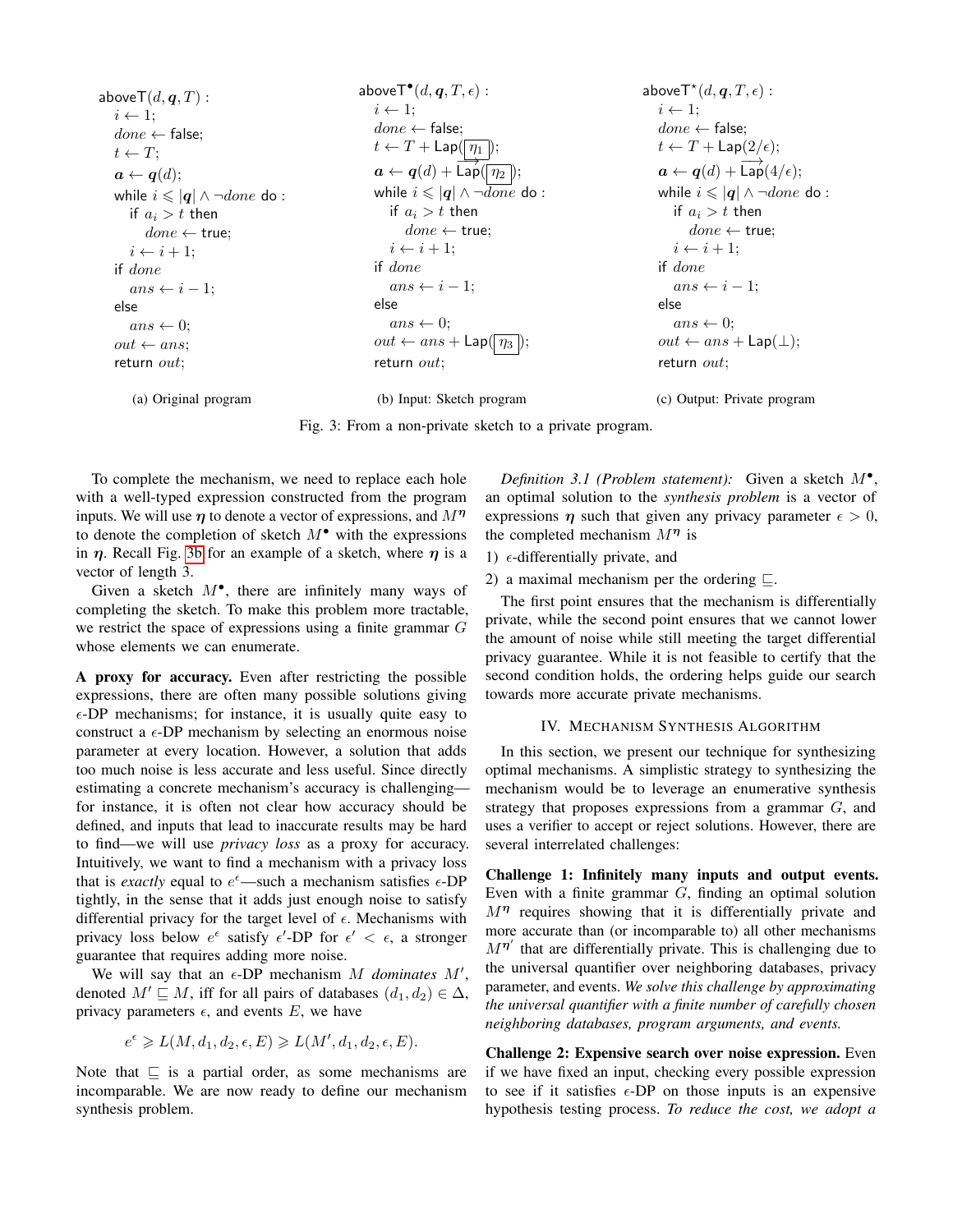*two-phase approach: we first approximate the search problem using a fast continuous optimization procedure where we solve for constant instantiations of the noise values, then search for symbolic expressions that are close to these constants.*

Challenge 3: Achieving privacy while limiting noise. For a given program sketch and a given level of  $\epsilon$ , there are many possible ways of adding noise so that the program is  $\epsilon$ -DP; for instance, privacy can usually be ensured by adding a large amount of noise at every location. However, adding too much noise reduces the accuracy of the algorithm. *To guide our search towards better private algorithms, our optimization objective takes the tightness of the privacy guarantee and the sparsity of the noise parameters into account.*

### *A. High-level mechanism synthesis algorithm*

Our high-level algorithm proceeds in three steps, as shown in Figure [4.](#page-5-0) First, we fix all of the mechanism's inputs  $(\gamma)$ besides the private database to concrete values using fixParams; these initial arguments can be drawn from a fixed set of default values, or supplied by the user. The resulting sketch  $\gamma(M^{\bullet})$  has only one input—the private database—but it still has holes for unknown noise expressions. Since we are searching for target expressions that are formed from the mechanism's non-private inputs, concretizing these inputs means that we can search for concrete instantiations—real numbers—for each hole. This transforms the more challenging expression search problem into a simpler (but still challenging) numerical search problem.

Next, we generate a set of *challenging examples* for  $\gamma(M^{\bullet})$ using selectExamples, such that ensuring  $\epsilon$ -differential privacy for these examples is likely to ensure  $\epsilon$ -differential privacy *for all inputs*. An example is a pair of neighboring databases and an output event. These challenging examples are generated by repeatedly concretizing the program holes with real numbers, and searching for counterexamples  $Ex$  for  $\gamma(M^{\bullet})$  to  $\epsilon$ -DP on STATDP. Then, for the challenging examples, our algorithm searches for a setting of hole completions so that  $\epsilon$ -DP holds with the smallest loss to accuracy. To do so, we construct an optimization problem over possible concrete values of the noise expressions that aims to make the least-private example in  $Ex$ as tight as possible. By approximately solving this optimization problem (in the procedure getNoiseRegion), we can extract a region  $(R)$  of possible noise values ensuring  $\epsilon$ -differential privacy on the given examples.

Finally, we employ an *enumerative synthesis loop* (findExpr) to *generalize* the concrete instantiations of the noise parameters into a ranked list of candidate completions  $\eta_1, \ldots, \eta_n$ —vectors of symbolic expressions—that give  $\epsilon$ -differentially private mechanisms for the arguments  $\gamma$  as well as other arguments  $\gamma'$ . Expressions whose concrete values on  $\gamma$  do not belong to the region  $R$  can be pruned immediately, without testing differential privacy. This allows us to *focus* the expensive task of testing differential privacy to a few selected symbolic expressions whose concretizations lie in this noise region R.

We now describe each step in detail. We will use the program aboveT from Section [III](#page-3-1) as our running example; Fig. [3b](#page-4-1) <span id="page-5-0"></span> $\mathsf{symbh}(M^\bullet,G):$  $\gamma \leftarrow \mathsf{fixParameters}(M^{\bullet})$  $Ex \leftarrow$  selectExamples $(\gamma(M^{\bullet}))$  $R \leftarrow$  getNoiseRegion $(\gamma(M^{\bullet}), Ex)$  $\eta_1, \ldots, \eta_n \leftarrow \textsf{findExpr}(M^\bullet, G, R, Ex)$ 

Fig. 4: High-level algorithm synth

shows a possible sketch, and Fig. [3c](#page-4-1) shows a completion of the program satisfying differential privacy.

#### *B. Fixing arguments and selecting examples*

Differentially-private mechanisms often take inputs besides the private database; we call such auxiliary inputs *arguments*. We first fix all arguments to be some initial values  $\gamma$ , so that the only input of the sketch  $\gamma(M^{\bullet})$  is the private database. We assume that sketches take the target level of privacy  $\epsilon$  as a parameter, so  $\gamma$  also fixes this variable to some concrete number  $\gamma(\epsilon)$ . (Our tool, described in Section [V,](#page-9-0) actually uses multiple settings of  $\gamma$  that helps when synthesizing symbolic expressions; for simplicity, we will present our core algorithm using a single setting of  $\gamma$ .)

There are several reasonable ways to choose  $\gamma$ . If representative inputs are available—perhaps from the original, non-private program—these inputs are natural choices for  $\gamma$ . Otherwise, we can leverage tools capable of producing counterexamples to differential privacy; these tools produce settings for all inputs to the program, including the non-private arguments. For instance, the STATDP tool [\[11\]](#page-13-8) uses a combination of symbolic execution and statistical testing to find counterexample inputs.

Next, we find a set of examples to bootstrap our synthesis algorithm. More precisely, an example is a tuple  $\langle d_1, d_2, E \rangle$ consisting of a pair of neighboring databases and a set of outputs (an *event*). Intuitively, we use the examples to quickly screen out choices for the noise scales that *don't* lead to differentially-private programs—if  $M$  is differentially private, it must have similar probabilities of producing an output in  $E$ from inputs  $d_1$  and  $d_2$ ; this local property can be quickly checked without running the whole testing tool. However, not all examples are equally useful. Mechanisms may need only a low level of noise to satisfy the privacy condition at easier examples, but may need higher levels of noise to satisfy the privacy condition at more difficult examples. Since the differential privacy property quantifies over all pairs of adjacent databases, we need to find *challenging* examples that maximizes the privacy loss.

To discover such examples, we leverage STATDP to generate pairs of databases and output events. Since STATDP requires a complete mechanism as input, rather than just a sketch, we first complete  $\gamma(M^{\bullet})$  by filling holes with concrete noise values (i.e., real numbers). To search the space of noise, a naïve grid search over the space of noise values will generate many values of  $c$ , but calling STATDP for each  $c$  is expensive. Thus instead of performing a full grid search for noise values in each dimension, we choose a set *Dir* of predefined directions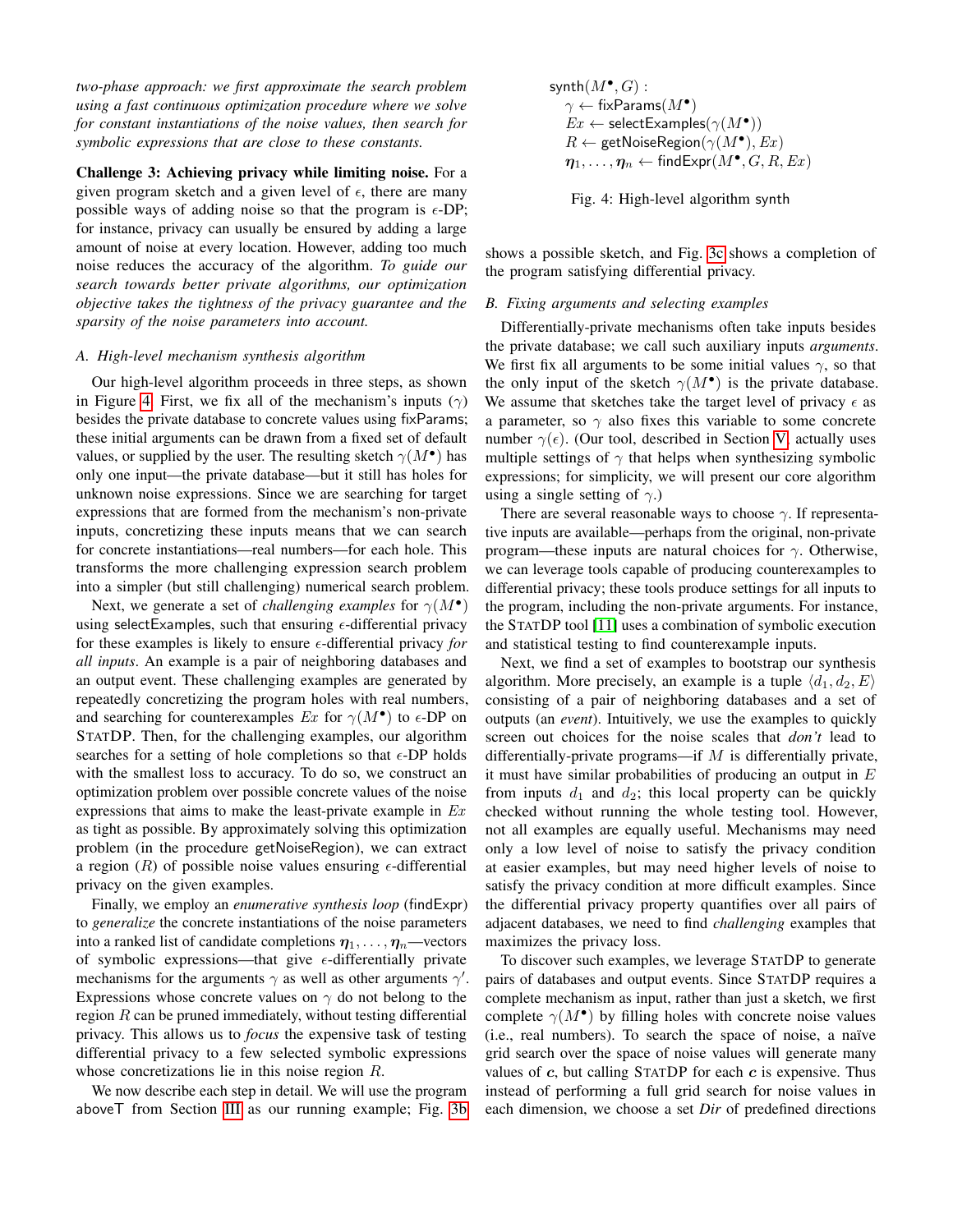and perform a line search along each direction. The directions are essentially chosen to contain a basis of the noise space, and hence, together, are likely to create a good representation of the space. For example, with  $n = 2$  noise locations, we choose the vectors as  $\{\langle 1, 1 \rangle, \langle 1, 0 \rangle, \langle 0, 1 \rangle\}.$ 

Finally, we apply STATDP on the completed sketch to check if the mechanism is  $\gamma(\epsilon)$ -differentially private. If the tester judges the mechanism to not be differentially private, it returns a counterexample and a  $p$ -value, indicating the degree of confidence that the counterexample is a true counterexample. If the p-value of the discovered counterexample is in the *zone of confusion, Conf*  $\subset$  [0, 1]—indicating that the tool had a hard time proving or disproving privacy—then we consider the counterexample to be challenging and we keep it. Summing up, the set selectExamples $(M^{\bullet})$  is defined as:

$$
\{\langle d_1, d_2, E \rangle \mid (\langle d_1, d_2, E \rangle, p) = \text{test}(\gamma(M^c), \gamma(\epsilon)),
$$
  

$$
p \in \text{Conf}, \mathbf{c} \in \text{Dir}\}
$$

Running example: Above Threshold. The sketch aboveT• from Fig. [3b](#page-4-1) has three arguments (non-private inputs): the queries q, the threshold T, and the target privacy level  $\epsilon$ . One possible setting of the arguments is:

$$
\gamma = {\mathbf{q} \mapsto (q_1, \dots, q_5), T \mapsto 2, \epsilon \mapsto 0.5}
$$

where we abbreviate the queries  $q_1, \ldots, q_5$ . For this setting, our tool identifies several challenging counterexamples  $\langle d_1, d_2, E \rangle$ , including  $\langle r, t, \{3\}\rangle$  and  $\langle s, t, \{3\}\rangle$ , where:

$$
q_1(r), \ldots, q_5(r) = 0, 0, 0, 0, 0
$$
  

$$
q_1(s), \ldots, q_5(s) = 2, 2, 0, 0, 0
$$
  

$$
q_1(t), \ldots, q_5(t) = 1, 1, 1, 1, 1.
$$

#### *C. Reducing to a continuous optimization problem*

After identifying a set of challenging examples  $Ex$ , we try to find a concrete instantiation c of  $\gamma(M^c)$  that (1) is differentially private at every example in  $Ex$ , and (2) maximizes the privacy loss while remaining  $\epsilon$ -DP; this second criteria biases the search towards noise parameters that achieve a tight privacy guarantee. Note that this task is in line with our problem statement (Definition [3.1\)](#page-4-2), except that, (a) we work with a *finite set* of examples rather than all pairs of neighboring databases and output events, and (b) we complete  $M^{\bullet}$  with *concrete numbers*, not symbolic expressions.

To find a concrete noise value  $c$ , we set up the following optimization problem:

$$
\underset{\mathbf{c}}{\operatorname{argmin}} \left| \left( \max_{\langle d_1, d_2, E \rangle \in Ex} L(\gamma(M^{\mathbf{c}}), d_1, d_2, \gamma(\epsilon), E) \right) - e^{\gamma(\epsilon)} \right|
$$

This optimization objective looks for a concrete completion  $c$ that makes the privacy loss of the worst example in  $Ex$  as close as possible to the target privacy loss  $e^{\gamma(\epsilon)}$ . Intuitively, taking the objective function to be the absolute difference between the target privacy level and the privacy loss at the challenging examples induced by a particular noise vector  $c$ penalizes concrete noise values  $c$  that add too much noise

or too little noise. If the privacy loss at c is above  $e^{\gamma(\epsilon)}$ then the concretized mechanism should be rejected since it fails to satisfy  $\gamma(\epsilon)$ -privacy. If the privacy losss at c is below  $e^{\gamma(\epsilon)}$ , then the concretized mechanism satisfies a differential privacy guarantee that is *stronger* than the target guarantee of  $\gamma(\epsilon)$ -privacy; this is not preferred as it adds *more* noise than necessary, typically leading to a less accurate mechanism.

To bias the search towards solutions that add noise at fewer locations, we also regularize the objective with the  $L_0$  (sparsity) norm of c; recall that this norm counts the number of non-zero entries. The final optimization function is as follows:

$$
\underset{\mathbf{c}}{\operatorname{argmin}} \left| \left( \max_{\langle d_1, d_2, E \rangle \in Ex} L(\gamma(M^{\mathbf{c}}), d_1, d_2, \gamma(\epsilon), E) \right) - e^{\gamma(\epsilon)} \right| + \lambda \| \mathbf{c} \|_0
$$

where  $\lambda \in \mathbb{R}$  is a regularization parameter.

Unfortunately, the optimization problem is not easy to solve—the objective is not convex or differentiable, and the loss function is expensive to evaluate even approximately, as it involves computing the probability of invocations of mechanisms returning certain events.

To approximately solve this optimization problem, we employ an evolutionary algorithm called *differential evolution* [\[13\]](#page-13-10). The algorithm maintains a set of candidate solutions, referred to as a *population*. In each iteration, every candidate in the current population is moved around using a simple randomized heuristic; the candidate's new position is retained if it reduces the objective function (referred to as the *fitness function*). As a result, the population tends to stabilize in the low loss regions. As the algorithm does not require any other information about the fitness function except its value at a given candidate, it can be used for noisy problems that are not differentiable, and not even continuous. Though differential evolution does not guarantee convergence to the optimal, it is useful when we are interested in estimating a "near optimal" *region* of solutions—captured by the final population.

After multiple rounds of evolutionary refinement, the candidate noise vectors tends to stabilize, providing us with a set of instantiations that minimize the objective; we call these candidates the *noise region* R.

Computing the objective efficiently. Each round in the evolutionary search requires computing the objective for each candidate noise vector  $c_i$  in the population—the objective depends on the probabilities of output events  $\gamma(M^{c_i}(d)) \in E$ , where  $\gamma(M^{c_i}(d))$  is the sketch  $M^{\bullet}$  with concrete noise scales  $c_i$ , applied to the input arguments from  $\gamma$  and database d. The main new difficulty in our setting, compared to work on prior testing/verification of differential privacy [\[14\]](#page-13-11), [\[11\]](#page-13-8), [\[15\]](#page-13-12), [\[16\]](#page-13-13), is that the noise scales are not fixed in advance: the search considers a population of mechanisms with concrete different noise scales, and the scale parameters are repeatedly adjusted as the optimization unfolds.

Since computing the fitness function is the primary bottleneck for an evolutionary algorithm, it is crucial to efficiently compute the probabilities of output events for different mechanisms. While there are existing symbolic methods for computing probabilities exactly, these methods are too slow for our purpose.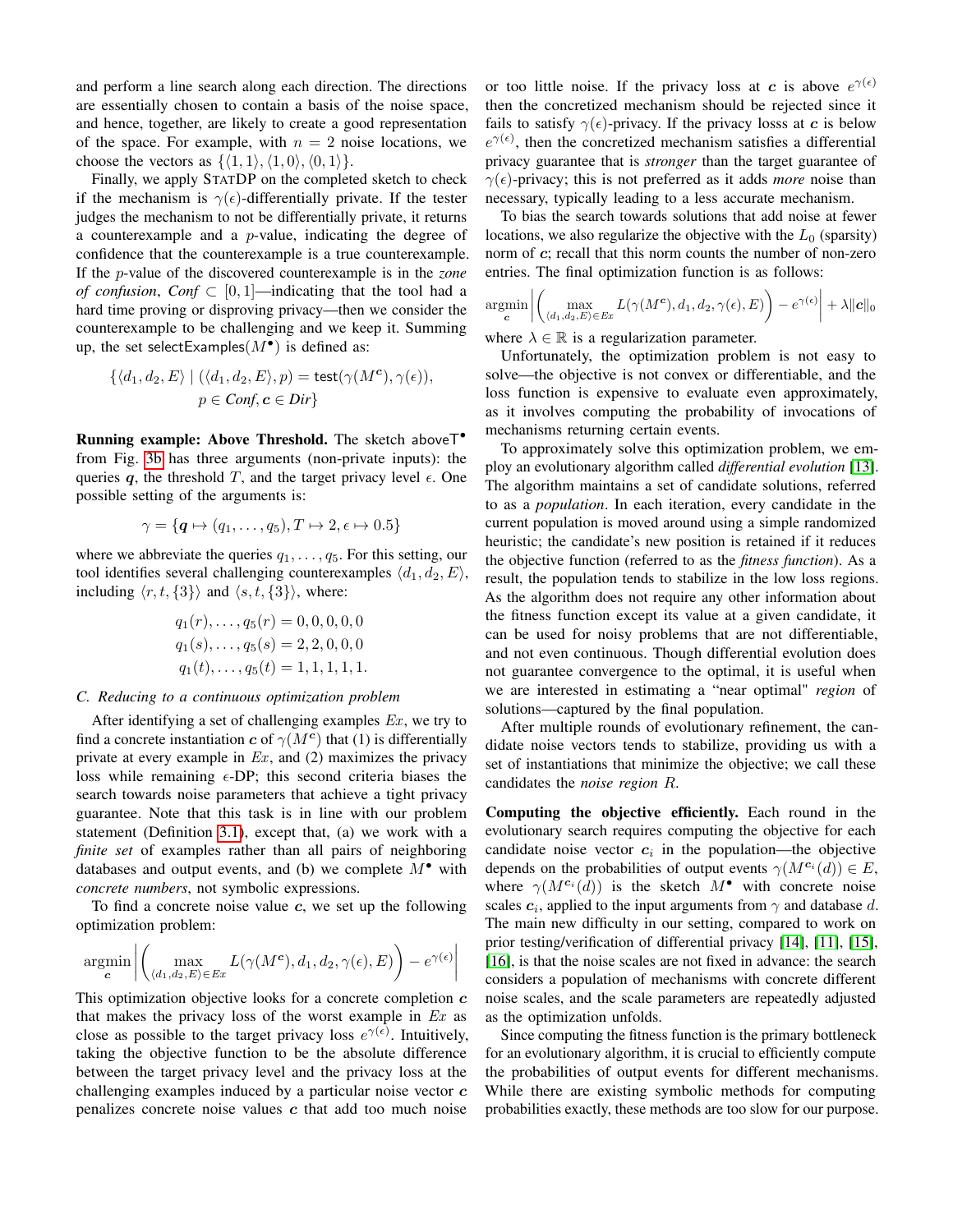<span id="page-7-0"></span>

Fig. 5: Optimization objective for  $\gamma$ (aboveT<sup>•</sup>)

Instead, a natural idea is to estimate output probabilities by repeated sampling. This is more efficient than exact computation, but there are still difficulties: estimating probabilities separately for each candidate  $c_i$  introduces a large overhead when this procedure is employed on large populations across many optimization steps, and stochastic variations across sampling steps due to random sampling introduce more instability into the optimization procedure, leading to slower convergence.

To speed up this process, we take advantage of the structure of the objective. For every example  $\langle d_1, d_2, E \rangle \in Ex$ , computing the privacy loss  $L$  for a candidate mechanism  $M$ amounts to computing the probability of  $E$  on  $d_1$ , computing the probability of  $E$  on  $d_2$ , and then taking the ratio of the probabilities. Both of these steps can be optimized:

• Computing the probability of an output event. Instead of drawing random samples separately for every mechanism in the population, we can preselect a single set of random samples for each sampling statement in the program, and reuse these samples—across all candidates and over all optimization steps—to estimate the probability of the output event E. This leads to a significant reduction in the sampling time. Of course, since a specific noise value may have different probabilities under the different candidates, we must weight each trial differently for each candidate when estimating each probability of E.

In more detail, suppose the sketch  $M^{\bullet}$  has n holes. We draw m uniform vectors  $v_j \in \mathbb{R}^n_+$  of non-negative real numbers representing the *results* of the sampling statements in  $M^{\bullet}$ . Then, each probability of  $[\gamma(M^{c_i}(d)) \in E]$  can be estimated by counting how many runs of  $\gamma(M^{\bullet})(d)$  with noise  $v_i$  produce an output in E, weighted by the probability of drawing  $v_i$  from the Laplace distribution with noise scale  $c_i$ ; this probability can be computed analytically and efficiently, without sampling. The latter step is essentially an application of Monte Carlo integration; to reduce variance further, our implementation performs importance sampling using a fixed Laplace (or Exponential) distribution as the proposal distribution.

• Computing the privacy loss at an output event. After computing the probability of E on inputs  $d_1$  and  $d_2$ , we must take the ratio of these probabilities to compute the privacy loss, and then take a maximum over all examples. To further reduce the number of samples required, we can estimate the probability on  $d_1$  and  $d_2$  using the same set of samples; this correlated sampling method was previously used by [\[14\]](#page-13-11).

Running example: Above Threshold. To give a better idea of the optimization problem for our running example, Fig. [5](#page-7-0) shows the objective (sans regularization) as we plug in different concrete noise values for the holes in above  $T^{\bullet}$ , with arguments fixed to  $\gamma$ . To make the space easier to visualize, the plot only varies noise for the first two locations while  $\eta_3$  is set to ⊥. The plot shows that there isn't a single noise setting that minimizes the objective; rather, there is a broad *region* where the objective is approximately minimized (visualized in the contour map in dark blue).

#### <span id="page-7-1"></span>*D. Enumerative synthesis*

To complete synthesis, we want to produce symbolic expressions that lead to noise close to the noise region  $R$ ; these completions should work for various settings of the mechanism arguments, not just  $\gamma$ . Our procedure to search for an expression, denoted findExpr in Fig. [4,](#page-5-0) inspired by the classical synthesize-check loop from the formal-methods literature, enumerates all expressions  $\eta$  in the grammar G. However, it only considers expressions where the concrete values  $\gamma(\eta)$  are in a *neighborhood* of the noise region R, denoted *Nbhd*( $R$ ) (defined on the  $L_1$  distance of instantiations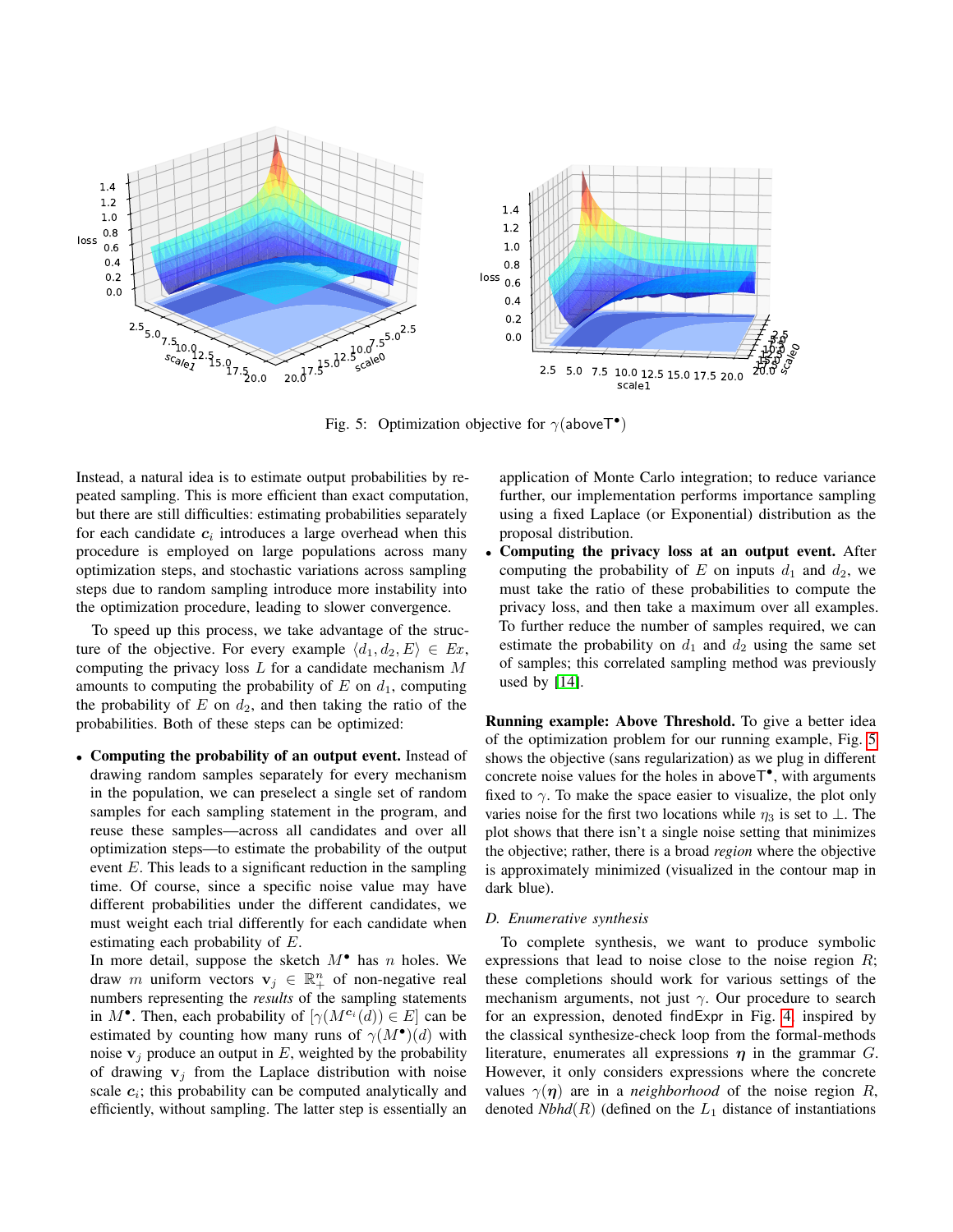<span id="page-8-1"></span>

<span id="page-8-0"></span>(a) Privacy loss for different examples



(b)  $f(d_1, d_2, E)$  at  $\gamma(\epsilon) = 0.5$ ; the green shade captures the region where this algorithm is 0.5-differentially private

Fig. 6: Comparing the implication of the choice of examples

NoisyMax<sup>•</sup> 
$$
(d, q, \epsilon)
$$
:  
\n $m, v \leftarrow \bot, \bot;$   
\n $a \leftarrow q(d);$   
\nfor  $i \in \{1 \dots |q|\}$   
\n $b \leftarrow a_i + \text{Lap}(\boxed{\eta});$   
\nif  $b \ge v$   
\n $m, v \leftarrow i, b;$   
\nreturn $(m);$ 

Fig. 7: NoisyMax1: Sketch program

in  $R$ ). This pruning step is the key to efficient synthesis (see Section [V](#page-9-0) for a more thorough evaluation). Formally, we generate the following set of candidate expressions:

$$
cand = \{ \eta \mid \eta \in G, \ \gamma(\eta) \in Nbhd(R) \}
$$

In general, this set contains multiple candidate expressions. To narrow down this list, we augment  $Ex$  with additional test examples  $Ex_{test}$ —varying the arguments  $\gamma$ —and then rank the candidates according to  $(1)$  how many examples in  $Ex<sub>test</sub>$  they violate (fewer is better), (2) their privacy loss on examples in  $Ex_{test}$  (higher is better), and (3) the magnitude of noise injected (smaller is better). Note that we may accept expressions that violate some small number of examples, since there is probabilistic noise involved when checking whether an example is violated. Finally, we call the testing tool on the mechanisms from the top few completions in cand, and output a ranked list of passing mechanisms (following the same ranking as above) as candidate solutions to the mechanism synthesis problem.

Importance of selecting challenging examples. A key aspect of our approach is selecting "challenging" examples. To better understand why certain examples may be easier or more difficult than others, let us consider the *Noisy Max* mechanism (Fig. [7\)](#page-8-0): it returns the index of an approximately maximum query while preserving privacy by perturbing every query by Laplace distributed noise. It is known that this mechanism achieves  $\epsilon$ -differential privacy when the noise scale  $\eta$  is taken to be  $2/\epsilon$  [\[12\]](#page-13-9).

Figure [6a](#page-8-1) plots the privacy loss (vertical axis) of this mechanism for different concrete values of  $\eta$  (horizontal axis) for two different examples  $\langle d_1, d_2, E \rangle$ ,  $ex_1$  :  $\langle 111, 022, 1 \rangle$ and  $ex_2$ :  $\langle 111, 022, 2 \rangle$ . The plot shows that  $ex_1$  is a more *challenging example*: it incurs a higher privacy loss than  $ex_2$ for all values of  $\eta$ ; so any expression synthesized to satisfy  $ex_1$  will also satisfy  $ex_2$ . Conversely, symbolic expressions synthesized to ensure differential privacy at  $ex_2$  may not be capable of ensuring differential privacy at  $ex_1$ . When deciding which examples to use, our synthesis procedure should seek to keep examples like  $ex_1$ , and discard examples like  $ex_2$ —the former example is *more useful* than the latter example.

However, given two examples, it is not easy to tell which (if either) example is more challenging. The objective of our optimization function can be viewed as a rough heuristic, preferring more useful examples. To see this, consider the following function that captures the behavior of our objective function on a given example  $\langle d_1, d_2, E \rangle$ :

$$
f(d_1, d_2, E)(\mathbf{c}) = |\log(L(\gamma(M^{\mathbf{c}}), d_1, d_2, \gamma(\epsilon), E)) - \gamma(\epsilon)|
$$

That is, for a provided example  $\langle d_1, d_2, E \rangle$ ,  $f(d_1, d_2, E)$  is a function that maps  $c$  to the value of the objective function when the arguments to the noise distribution is  $c$ . Roughly speaking, this function measures how closely the mechanism satisfies  $\gamma(\epsilon)$ -differential privacy at the given example: noise scales  $c$  where the mechanism  $M<sup>c</sup>$  satisfies a much weaker or a much stronger guarantee have larger objective, and the optimization process avoids these noise vectors c. While we do not have a rigorous proof that examples with lower objective are more useful, we found this to be the case empirically.

For an example of this heuristic in action, the plot in Fig. [6b](#page-8-1) at  $\gamma(\epsilon) = 0.5$  shows that the objective function is lower at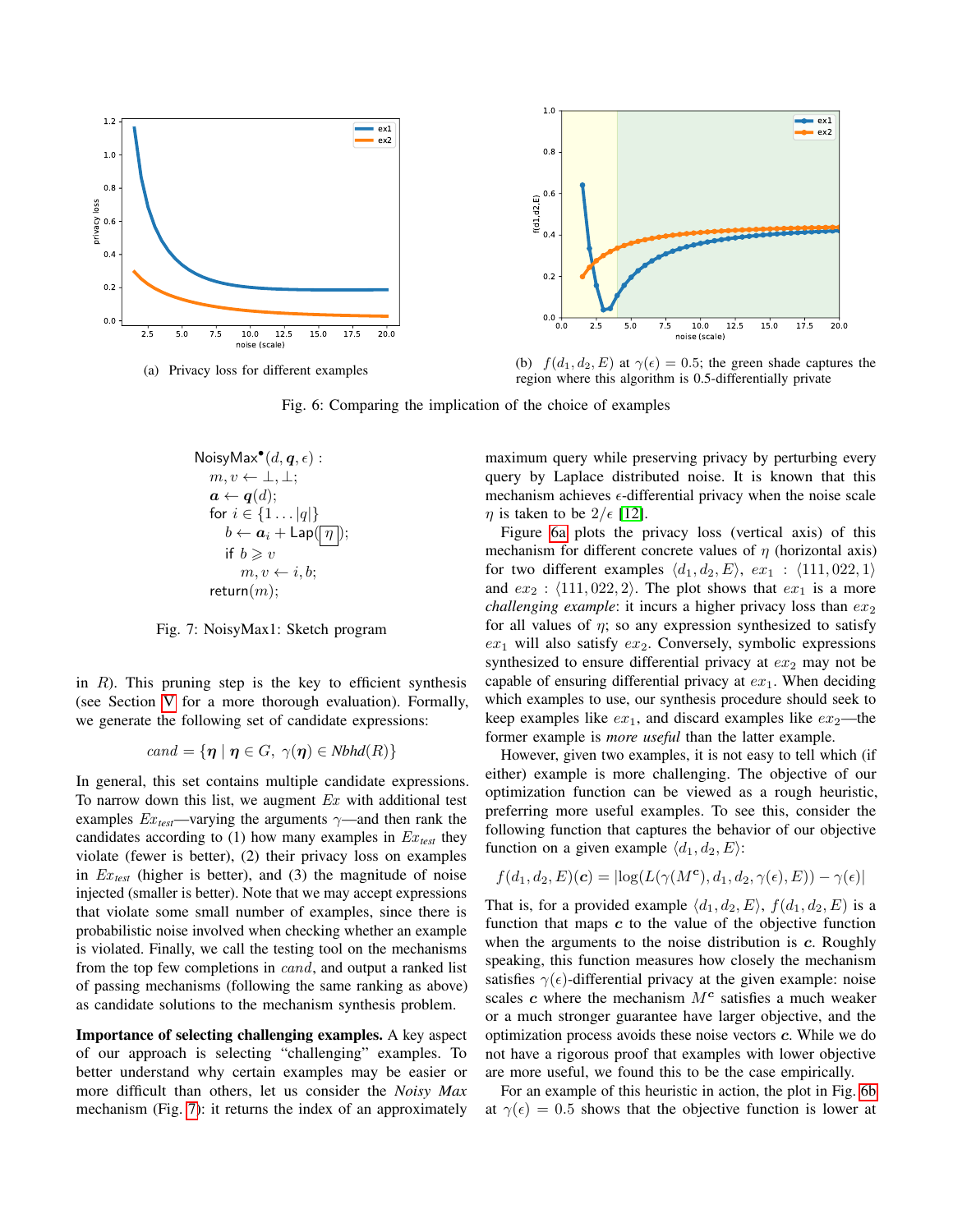<span id="page-9-1"></span>Histogram $^{\bullet}(d,\bm{q},\epsilon)$ :  $\boldsymbol{hist} \leftarrow \boldsymbol{q}(d);$  $ans \leftarrow hist + \overrightarrow{\text{Lap}}(\boxed{\eta});$ return ans;

Fig. 8: Histogram: Sketch program

 $ex_1$  than at  $ex_2$  for all noise scales where the mechanism does satisfy differential privacy. However, this plot also shows that the example  $ex_1$  is not the most challenging example possible. To see why this is so, recall that *Noisy Max* achieves  $\epsilon$ -differential privacy when the scale parameter on the noisy distribution is  $2/\epsilon$ , e.g., for  $\epsilon = 0.5$ , the noise scale should be 4. Thus, an example where the privacy guarantee is tight should achieve  $\epsilon$ -differential privacy only when the noise scale is 4. The (blue) curve for  $ex_1$  in Figure [6b](#page-8-1) achieves a minimum around noise scale  $\eta \approx 3$ , so achieving  $\epsilon$ -differential privacy at example  $ex_1$  requires less noise than is required for achieving  $\epsilon$ -differential privacy for the whole mechanism (i.e., at all examples). While  $ex_1$  is not optimal in this sense, this example was sufficiently good to guide our implementation to a successful synthesis of the optimal symbolic expression of the noise parameter; we will describe our implementation in more detail in Section [V.](#page-9-0)

Running example: Above Threshold. On this example, we use a grammar of expressions of the following form:

$$
[-] \times |q|^{[-]} \times T^{[-]} \times (1/\epsilon)^{[-]} \quad \text{or} \quad \perp
$$

where each unknown [−] ranges over non-negative integers, and ⊥ represents no noise added. In general, our expression grammar combines powers of basic numeric expressions involving inputs of the target sketch.

For the sketch above T<sup>•</sup>, our tool produces expression vectors  $(2/\epsilon, 4/\epsilon, \perp)$  and  $(3/\epsilon, 3/\epsilon, \perp)$  as candidate solutions. The first setting recovers the textbook version of the Above Threshold algorithm [\[12\]](#page-13-9), while the latter gives a new variant that is also differentially private. The privacy proof for the second variant follows by adjusting parameters in existing privacy proofs of Above Threshold (e.g., [\[17\]](#page-13-14)).

## V. EXPERIMENTS

<span id="page-9-0"></span>We developed KOLAHAL, an implementation of our synthesis procedure. Our implementation is written in the Julia programming language [\[18\]](#page-13-15), and uses the *BlackBoxOptim* package [\[19\]](#page-13-16) for optimization.

## Benchmark examples.

We used our tool to synthesize nine mechanisms from the differential privacy literature. We briefly describe our benchmarks here. We chose this set of benchmarks because they represent foundational algorithms and have been previously considered in the formal verification and testing literature [\[11\]](#page-13-8), [\[14\]](#page-13-11), [\[15\]](#page-13-12), [\[20\]](#page-13-17), [\[17\]](#page-13-14).

Sum One of the simplest benchmarks, *Sum* (Fig. [9\)](#page-10-0) computes the sum of a private list of numbers. To ensure privacy, each list element is perturbed by noise drawn from a Laplace distribution.

- Histogram Given a input database, *Histogram* (Fig. [8\)](#page-9-1) computes a histogram of frequency counts of number of elements in predefined buckets. It ensures privacy by adding noise from a Laplace distribution to each of the frequency counts.
- Above Threshold The benchmark *AboveT1* (Fig. [12\)](#page-10-1) is a sketch of the AboveThreshold algorithm [\[12\]](#page-13-9). This program takes a numeric threshold and a list of numeric queries, and returns the index of the first query whose answer is (approximately) above the threshold. We also consider a variant *AboveT2* (Fig. [3b\)](#page-4-1), where the sketch has more noise locations than required.
- Sparse Vector Technique The benchmark *SVT* (Fig. [13\)](#page-10-1) is a sketch of the Sparse Vector Technique, an algorithm that has been rediscovered numerous times in the differential privacy literature [\[12\]](#page-13-9). The variant of SVT that we use [\[21\]](#page-13-18) returns a vector to indicate which of the queries are above/below a noisy threshold; the mechanism halts after it outputs N above noisy threshold  $(T)$  responses.
- Noisy Max The benchmark *NoisyMax1* (Fig. [7\)](#page-8-0) is a sketch of the Report-Noisy-Argmax algorithm from the differential privacy literature [\[12\]](#page-13-9), which takes a list of numeric queries and releases the index of the query with (approximately) the highest answer. The sketch for *NoisyMax2* (Fig. [10\)](#page-10-0) has more locations than required, and we also consider a variant *ExpNoisyMax* (Fig. [11\)](#page-10-0) where the sketch specifies noise drawn from the Exponential distribution instead of the Laplace distribution.
- SmartSum The benchmark *SmartSum* (Fig. [14\)](#page-10-1) implements the two-level counter mechanism for computing all running sums of a sequence [\[22\]](#page-13-19), [\[23\]](#page-13-20); roughly speaking, it chunks the sequence into blocks and adds noise to each block. The algorithm requires addition of noise at two program locations.

Comparison with simpler procedures. Our synthesis method involves quite a few moving parts. To demonstrate the importance of each phase in our algorithm, we evaluate KOLAHAL against four simpler baselines. In order of increasing sophistication:

- naïve The naïve baseline applies a brute-force strategy: it enumerates all expressions at all program locations, queries the tester STATDP [\[11\]](#page-13-8) as an oracle to accept or reject each choice of expressions, and then finally ranks all combinations of expressions. This baseline is perhaps the simplest synthesis method.
- unlim This baseline improves upon brute-force enumeration by including an unbounded *counterexample cache* to memoize "good" counterexamples that have been able to cause violations for past instances. The idea behind this baseline is the hypothesis that a few "good" counterexamples can cause violations for most of the candidates being enumerated, so there is no need to find fresh counterexamples for every candidate. The cache is sorted by (1) *utility* (the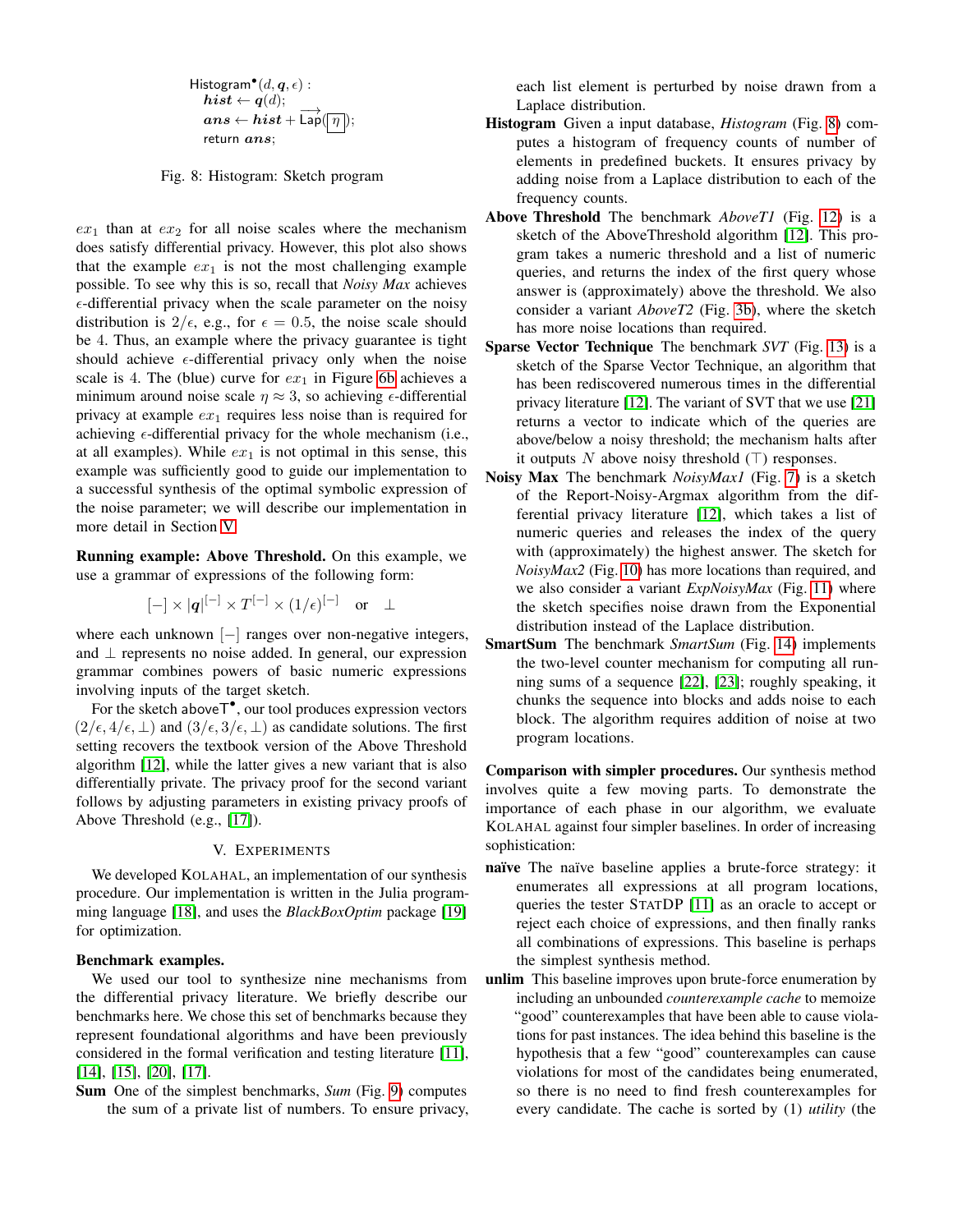```
\mathsf{Sum}^\bullet(d, \bm{q}, \epsilon) :
   a \leftarrow q(d);s \leftarrow 0:
   for i \in \{1 \dots |q|\}:
        s \leftarrow s + a_i + \textsf{Lap}(\mid \eta \mid);return s;
```
Fig. 9: Sum: Sketch program

NoisyMax2 $^{\bullet}(d, \boldsymbol{q}, \epsilon)$ :  $m, v \leftarrow \perp, \perp;$  $a \leftarrow q(d);$ for  $i \in \{1 \dots |q|\}$ :  $b \leftarrow a_i + \mathsf{Lap}(\mid \eta_1 \mid);$ if  $b > v$  $m, v \leftarrow i, b;$  $ans \leftarrow m + \mathsf{Lap}(\boxed{\eta_2}$ return ans;

Fig. 10: NoisyMax2: Sketch program

```
ExpNoisyMax<sup>•</sup>(d, \boldsymbol{q}, \epsilon):
   m, v \leftarrow \perp, \perp;a \leftarrow q(d);for i \in \{1 \dots |q|\}:
       b \leftarrow a_i + \mathsf{Exp}(\boxed{\eta_1});
       if b > vm, v \leftarrow i, b;ans \leftarrow m + \text{Exp}(\sqrt{n_2})return ans;
```


<span id="page-10-1"></span>

| Above $\mathsf{T1}^\bullet(d,q,T,\epsilon)$ :<br>$i \leftarrow 1$<br>$done \leftarrow false$ :                                      | $SVT^{\bullet}(d,q,N,T,\epsilon):$<br>$out \leftarrow [~]; i \leftarrow 1;$<br>$count \leftarrow 0$ ;       | $SmartSum^{\bullet}(d, q, M, \epsilon)$ :<br>$n \leftarrow 0; i \leftarrow 1;$<br>$next \leftarrow 0; sum \leftarrow 0;$ |
|-------------------------------------------------------------------------------------------------------------------------------------|-------------------------------------------------------------------------------------------------------------|--------------------------------------------------------------------------------------------------------------------------|
| $t \leftarrow T + \mathsf{Lap}(\mid \eta_1 \mid);$<br>$\boldsymbol{a} \leftarrow \boldsymbol{q}(d) + \textsf{Lap}(\boxed{\eta_2});$ | $t \leftarrow T + \mathsf{Lap}(\lceil \eta_1 \rceil);$<br>$a \leftarrow q(d);$<br>while $i \leqslant  q $ : | $a \leftarrow q(d);$<br>$r \leftarrow  $<br>while $i \leqslant  q $ :                                                    |
| while $i \leqslant  q  \wedge \neg \overline{done}$ do<br>if $a_i > t$ then                                                         | $qans = a_i + \text{Lap}(\mid \eta_2 \mid);$<br>if $qans > t$ ;                                             | $sum \leftarrow sum + a_i;$<br>if i mod $M = 0$ then                                                                     |
| $done \leftarrow true$<br>$i \leftarrow i + 1$ ;                                                                                    | append $(out, \top);$<br>$count \leftarrow count + 1;$<br>if $count \geq N$ then                            | $n \leftarrow n + sum + \textsf{Lap}(\mid \eta_1 \mid);$<br>$sum \leftarrow 0$                                           |
| if <i>done</i> then<br>$ans \leftarrow i-1$<br>else                                                                                 | break:<br>else                                                                                              | $next \leftarrow n$<br>else<br>$next \leftarrow next + a_i + \text{Lap}(\mid \eta_2 \mid);$                              |
| $ans \leftarrow 0$<br>return ans;                                                                                                   | $append(out, \perp);$<br>$i \leftarrow i+1$ ;<br>return $out$ :                                             | prepend(r, next);<br>$i \leftarrow i+1$ ;<br>return $r$ :                                                                |

Fig. 12: AboveT1: Sketch program

Fig. 13: SVT: Sketch program

```
Fig. 14: SmartSum: Sketch program
```
number of expression vectors that created a violation for this counterexample), and (2) *recency* (how new the counterexample is). Candidate mechanisms are evaluated, in order, on the examples in the counterexample cache before spawning the expensive tester STATDP to discover a new counterexample; if STATDP can produce a new counterexample, it is added to the cache.

- lim When the counterexample cache grows too large, the *unlim* baseline wastes time searching through the cache on "bad" counterexamples at the tail end of the cache. In this optimized version, we limit the counterexample cache to the top-5 counterexamples (we empirically found this size to be a good setting).
- noopt This version operates similarly to KOLAHAL but it does not use optimization to find a region  $R$  of noise values: all expressions that satisfy the grammar of expressions  $(G)$  are ranked according to the heuristics described in Section [IV-D,](#page-7-1) and the top-k ranked expressions ( $k=5\times$  #locations) are sent for verification. Compared to the other baselines, this version includes the initialization phase of KOLAHAL where challenging examples are selected, and it uses a top-5 limited counterexample cache.

We ran our experiments on a cluster with 4 worker threads, provisioning for 4 cores and 8 GB memory for each task. Table [I](#page-11-1) shows our comparisons with the baseline: the second

column (#locs) shows the number of locations in the sketch where noise can be added. The blank cells in the experimental results (Table [I\)](#page-11-1) correspond to jobs that did not complete on the cluster over two days.

We briefly comment on the performance of the baseline solutions. The *naïve* baseline performs reasonably well for mechanisms that require noise at a few locations with simple noise expressions (like *Histogram* and *Sum*); however, it struggles when the number of locations and the complexity of the expressions increase.

The baselines with the counterexample cache (*lim* and *unlim*) have improved performance in some cases (e.g., *NoisyMax1*). For the simpler cases (*Sum* and *Histogram*), it seems that the baseline loses too much time in warming up the cache. However, for a slightly more involved benchmark (*NoisyMax1*), the cache pays off. Also, in general, limiting the cache size (*lim*) seems to be a better configuration than an unlimited cache (*unlim*). The behavior of *AboveT* is a bit surprising: it fails to complete for *unlim*, which it understandable, but draws similar runtimes for both *naïve* and *lim*; it seems that the overhead of using the cache cancels out its gains.

The performance of the *noopt* baseline is a significant improvement over the previous baselines: it synthesizes most of the mechanisms in reasonable time and solves many more benchmarks, especially, the more involved ones. This shows the importance of identifying "good" counterexamples.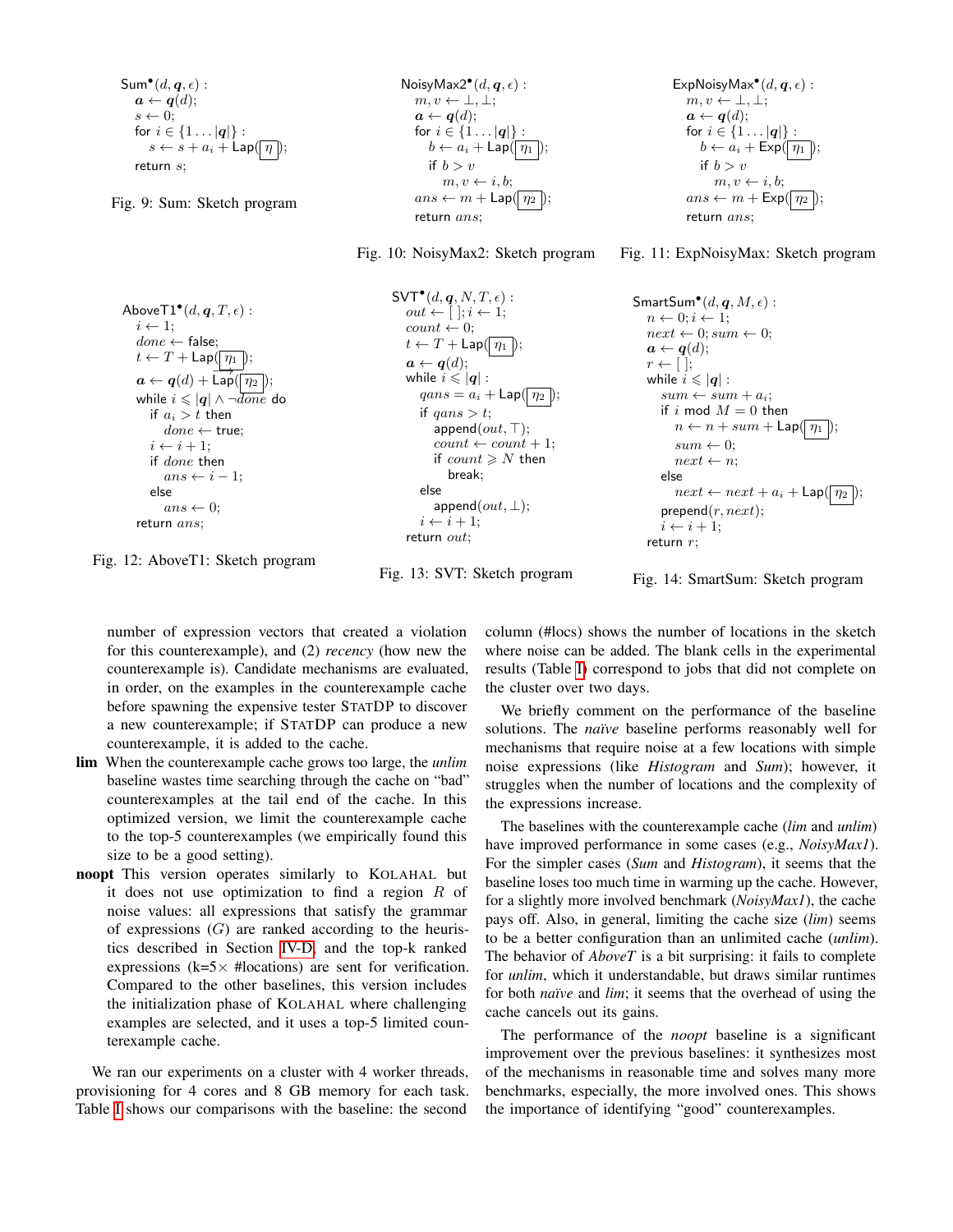<span id="page-11-1"></span>

| Mechanism                   |      | KOLAHAL (time in minutes and rank) |                |        |       | Baselines (time in minutes) |                          |       |                          |       |
|-----------------------------|------|------------------------------------|----------------|--------|-------|-----------------------------|--------------------------|-------|--------------------------|-------|
| $\#$ locs                   | init | opti                               | enum           | verify | total | rank                        | naïve                    | unlim | lim                      | noopt |
|                             | 4    |                                    | < 1            | 15     | 20    |                             | 55                       | 98    | 74                       | 60    |
|                             | 3    | $\langle$ 1                        | $<$ 1          | 10     | 15    |                             | 55                       | 69    | 68                       | 52    |
|                             | 9    |                                    |                | 20     | 32    |                             | 84                       | 63    | 61                       | 54    |
| $\mathcal{D}_{\mathcal{L}}$ | 14   | $\mathfrak{D}$                     | 6              | 48     | 72    |                             | $\overline{\phantom{0}}$ |       | $\overline{\phantom{0}}$ |       |
| $\mathcal{D}_{\mathcal{L}}$ | 32   |                                    |                | 50     | 90    |                             | $\overline{\phantom{0}}$ |       | $\overline{\phantom{a}}$ | 217   |
| $\mathcal{D}$               | 31   | 6                                  | 12             | 42     | 91    | $\overline{\mathcal{A}}$    |                          |       | $\blacksquare$           | 289   |
| $\mathcal{D}$               | 18   | $\mathcal{L}$                      | $\overline{4}$ | 18     | 44    | 1                           | $\overline{\phantom{a}}$ |       | $\overline{\phantom{a}}$ | 128   |
| $\mathcal{D}$               | 13   | $\mathcal{D}_{\mathcal{L}}$        | 6              | 38     | 60    |                             | 1582                     |       | 1647                     | 115   |
| 3                           | 24   | 7                                  | 41             | 54     | 126   | $\mathcal{D}$               |                          |       |                          |       |
|                             |      |                                    |                |        |       |                             |                          |       |                          |       |

TABLE I: KOLAHAL versus baselines (time rounded to the nearest minute)

Finally, KOLAHAL, by including the optimization phase, is  $2 \times$  to  $20 \times$  faster than *noopt*. Furthermore, it solves a couple of benchmarks that *noopt* could not complete. This shows the value of the optimization phase, especially for involved mechanisms with more noise locations.

Overall, the above experiment shows that selecting challenging counterexamples and identifying a noise region for the search for expressions are crucial to the success of KOLAHAL.

Time spent in different phases. KOLAHAL spends most of its time in the tester STATDP, either in search of representative counterexamples (*init*) or in the final verification (*verify*). The optimization phase (*opti*) and enumerative synthesis (*enum*) are reasonably fast. The optimization phase owes its speed to our technique of approximating the probability estimates using importance sampling and the heuristic of reusing noise samples across candidates. The total time (*total*) is the end-to-end time taken by KOLAHAL, including time for logging.

Ranking of mechanisms. For almost all benchmarks, the noise setting corresponding to the textbook versions of these mechanisms is discovered by our tool and ranked high. Recall that we run a continuous optimization to prepare an preliminary ranking of the candidates, and the top ranked examples are passed to STATDP for a more rigorous test for the final ranking.

For each of *Sum*, *Histogram* and *NoisyMax1*, the textbook mechanism is ranked among the top two candidates even after the preliminary ranking, which, then, emerges as the topmost candidate after the final ranking. This behavior does not change for *NoisyMax2* where we add an additional noise location in the sketch, showing that our method can ignore irrelevant noise locations—when sketches are obtained by annotating existing, non-private code, many of the possible noise locations may be unnecessary for privacy. Our tool performed similarly for *ExpNoisyMax*, which not only contains an additional noise location but also uses an Exponential noise distribution instead of the Laplace distribution, showing that our method can be applied to sketches with noise distributions besides Laplace.

For *AboveT1*, the top two solutions that emerged are  $(2/\epsilon, 4/\epsilon)$  and  $(3/\epsilon, 3/\epsilon)$ . The former is the classic version of the algorithm [\[12\]](#page-13-9), while the latter is a *new* variant identified by KOLAHAL. The proof of privacy of the new variant follows the proof for the standard variant (see, e.g., [\[17\]](#page-13-14)). In fact, the existing privacy proof applies to *exactly* these two variants, and no other variants. This benchmark shows that our tool is able to automatically discover new versions of well-known private algorithms.

For *SVT*, the standard version of the mechanism was not the topmost in the preliminary ranking, though it was high enough to be selected for the final phase, where it was identified it as the topmost candidate.

The only benchmark in which our tool had difficulty was *SmartSum*, where the ideal solution ended up being ranked fourth in the final ranking. While the expected noise expressions are  $(2/\epsilon, 2/\epsilon)$ , our procedure proposed the mechanism with noise scale  $(1/\epsilon, 2/\epsilon)$  as the top ranking candidate because STATDP could not find counterexamples against the mechanism with  $(1/\epsilon, 2/\epsilon)$ , even though this mechanism is not  $\epsilon$ -differentially private. Thus, STATDP did not generate highquality examples (in selectExamples) to direct the search away from the incorrect expression and towards the correct expressions. In most of our benchmarks, however, we found that STATDP performed quite well.

## VI. RELATED WORK

<span id="page-11-0"></span>Program synthesis. Program synthesis is an active area of research; we summarize the most related directions here. Closest to our work is the recent paper [\[24\]](#page-13-21) that develops a technique relying on user-defined examples to synthesize private programs in a strongly-typed functional language. However, this approach can only synthesize simple mechanisms where the privacy analysis follows from standard composition theorems; even if provided with an infinite number of examples, their system is not be able to synthesize mechanisms like NoisyMax, SVT, AboveT, and SmartSum. Our synthesis technique is also radically different: rather than using a typedirected approach, we perform a reduction to continuous optimization.

In terms of synthesizing randomized algorithms generally, most work has focused on programs where all inputs are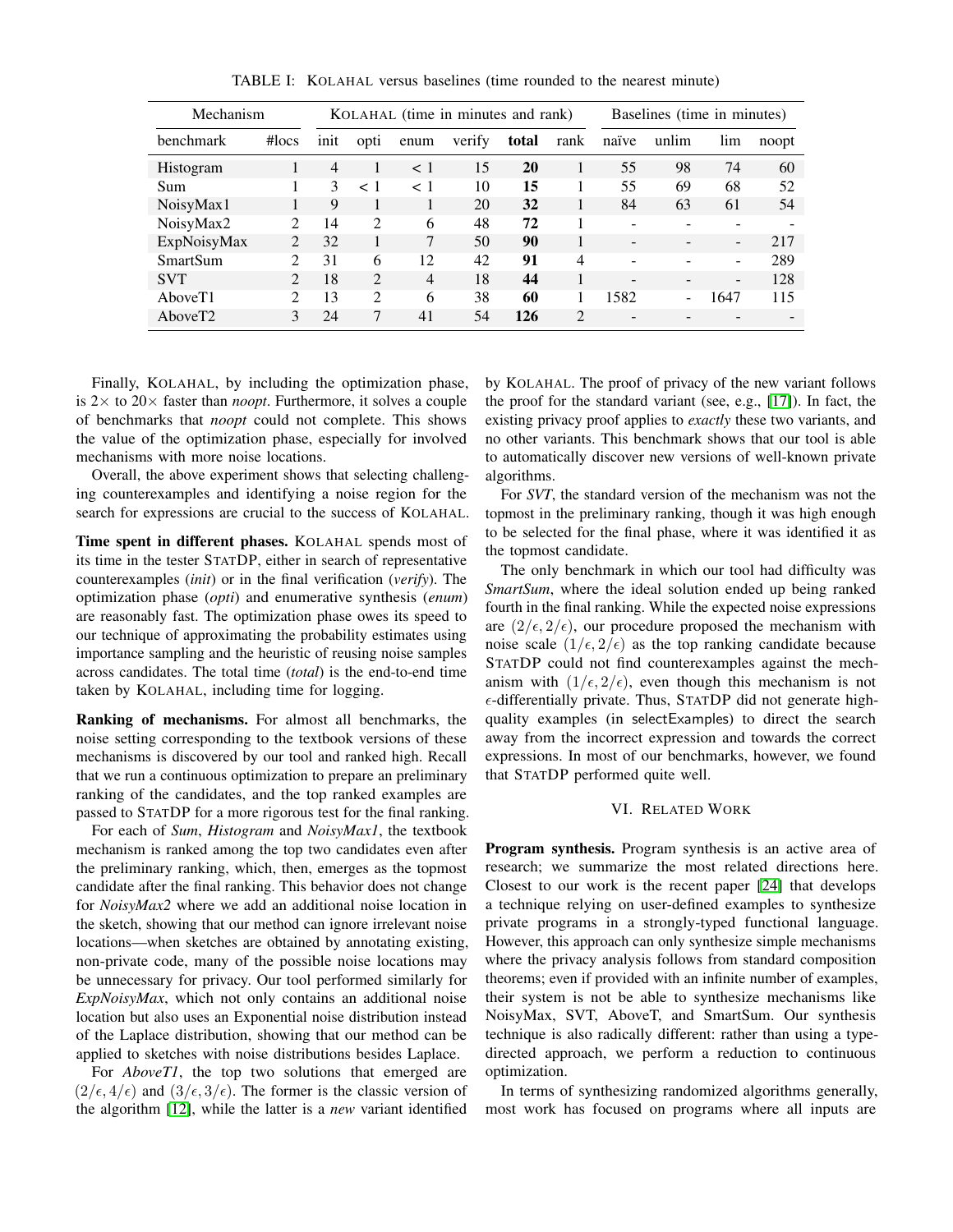known; in that setting, the target specification for the synthesis problem is simpler—there is no need to quantify over all inputs, unlike the universal quantification over pairs of databases in our setting [\[25\]](#page-13-22), [\[26\]](#page-13-23). Our general approach of using a small number of examples to guide the search appears in various forms of *counterexample-guided inductive synthesis* techniques [\[26\]](#page-13-23)

Finding counterexamples to DP. There have been a few proposals for finding violations to differential privacy. As mentioned, our approach builds heavily on STATDP [\[11\]](#page-13-8), a counterexample generation tool for differential privacy using statistical tests.

A different approach, DP-Finder [\[14\]](#page-13-11), reduces the search for counterexamples to an optimization problem by approximating the mechanism by a differential surrogate function, thereby allowing the use of numerical optimization methods. The solution of the optimization on the surrogate function is a candidate counterexample. An exact solver (eg. PSI [\[27\]](#page-13-24)), or an approximate, sampling-based estimator is then used to check if the candidate is a true counterexample on the actual mechanism. In spirit, our use of presampling is similar to derandomization of candidates in DP-Finder. Our approach also relies on an optimization problem but instead of transforming the optimization space via a surrogate function, we first concretize the mechanism to transfer the search over symbolic expressions to a search over real vectors, and then use a blackbox optimizer that does not require gradients.

CHECKDP [\[28\]](#page-13-25) combines verification and falsification of differential privacy. Unlike STATDP, CHECKDP relies on symbolic, rather than statistical methods to prove privacy and generate counterexamples. As a result, counterexamples do not come with a p-value or measure of tightness, a measure that is crucial to our example-selection process. It would be very interesting to see if the counterexamples and more powerful analysis afforded by CHECKDP could be used to drive a synthesis approach, like ours.

Verifying DP. Differential privacy has been a prime target for formal verification ever since it was introduced by Dwork et al. [\[3\]](#page-13-0), due to its compelling motivation, rigorous foundations, and clean composition properties. There are too many verification approaches to survey here, applying techniques like runtime verification, various kinds of type systems, and program logics. Unlike our approach, all of these approaches assume that the mechanism to be verified is fully specified. The most advanced examples considered in our benchmarks (e.g., *NoisyMax*, *AboveT*, *SVT*) have only recently been verified [\[17\]](#page-13-14), [\[15\]](#page-13-12); they have also been tricky for human experts to design correctly [\[6\]](#page-13-3). LightDP [\[16\]](#page-13-13) proposes a language for verifying privacy-preserving mechanisms and dependent type system for annotations to synthesize proofs of differential privacy. It constructs proofs by *randomness alignment* via an *alignment function* that "aligns" the noise on the executions corresponding to the adjacent databases. ShadowDP [\[20\]](#page-13-17) attempts to construct a randomness alignment by instrumenting *shadow executions* to transform a probabilistic program to a program where privacy

costs appear explicitly. This allows the transformed program to be verified by off-the-shelf verification tools.

## VII. DISCUSSION

<span id="page-12-2"></span>We propose the first technique for automatically synthesizing complex differential privacy mechanisms (like NoisyMax, SVT, AboveT, and SmartSum) from sketches. Our approach does have certain limitations which opens up opportunities for interesting future work.

Perhaps the primary limitation of KOLAHAL is its dependence on STATDP for challenging counterexamples; developing techniques to generate high-quality, "worst-case" counterexamples would likely improve the synthesis procedure.

In the absence of a fast and robust verifier for differential privacy, we used a testing tool as a stand-in for a verification oracle. We assume that the failure to reject the null hypothesis (at a  $\alpha = 0.05$ ) is an indication that the algorithm is DP at the provided privacy budget. This is a clear limitation of our choice of using a tester as a verifier, given that testers and verifiers answer complimentary questions: while a verifier ensures soundness (that a verification instance that is claimed to be verified is indeed so), a tester, on the other hand, guarantees completeness (any counterexample generated does indicate a violation). Nevertheless, we found it to be a good choice in practice. Once the candidates are ranked by KOLAHAL, an existing differential privacy verifier can then be used as the final step to prove that the synthesized program is private; besides the new variant of Above Threshold, the target mechanisms in our examples have all been certified by existing automatic verifiers [\[15\]](#page-13-12), [\[16\]](#page-13-13).

Our algorithm requires, as inputs, a sketch of a mechanism with noise expressions as holes and a finite grammar G for noise expressions. The algorithm is not capable of performing any syntactic transformations over the input sketch. It will fail to find a solution if no such noise expressions exist for the provided sketch within the provided grammar.

All our benchmarks were run with the same heuristics and the same setting of the hyperparameters (see Appendix); however, synthesizing more mechanisms would give a better assessment of the generality of these heuristics. Finally, it would be interesting to consider other forms of privacy, e.g.,  $(\epsilon, \delta)$ -DP and Rényi differential privacy [\[29\]](#page-13-26), [\[30\]](#page-13-27).

Acknowledgements. The first author is grateful to the United States-India Educational Foundation for their support. This work is partially supported by the NSF (CNS-2023222, CCF-1943130, CCF-1652140), and grants from Facebook.

#### **REFERENCES**

- <span id="page-12-0"></span>[1] A. Narayanan and V. Shmatikov, "Robust de-anonymization of large sparse datasets," in *IEEE Symposium on Security and Privacy (S&P), Oakland, California*, 2008, pp. 111–125. [Online]. Available: <https://doi.org/10.1109/SP.2008.33>
- <span id="page-12-1"></span>[2] J. A. Calandrino, A. Kilzer, A. Narayanan, E. W. Felten, and V. Shmatikov, "You might also like:" privacy risks of collaborative filtering," in *IEEE Symposium on Security and Privacy (S&P), Berkeley, California*, 2011, pp. 231–246. [Online]. Available:<https://doi.org/10.1109/SP.2011.40>